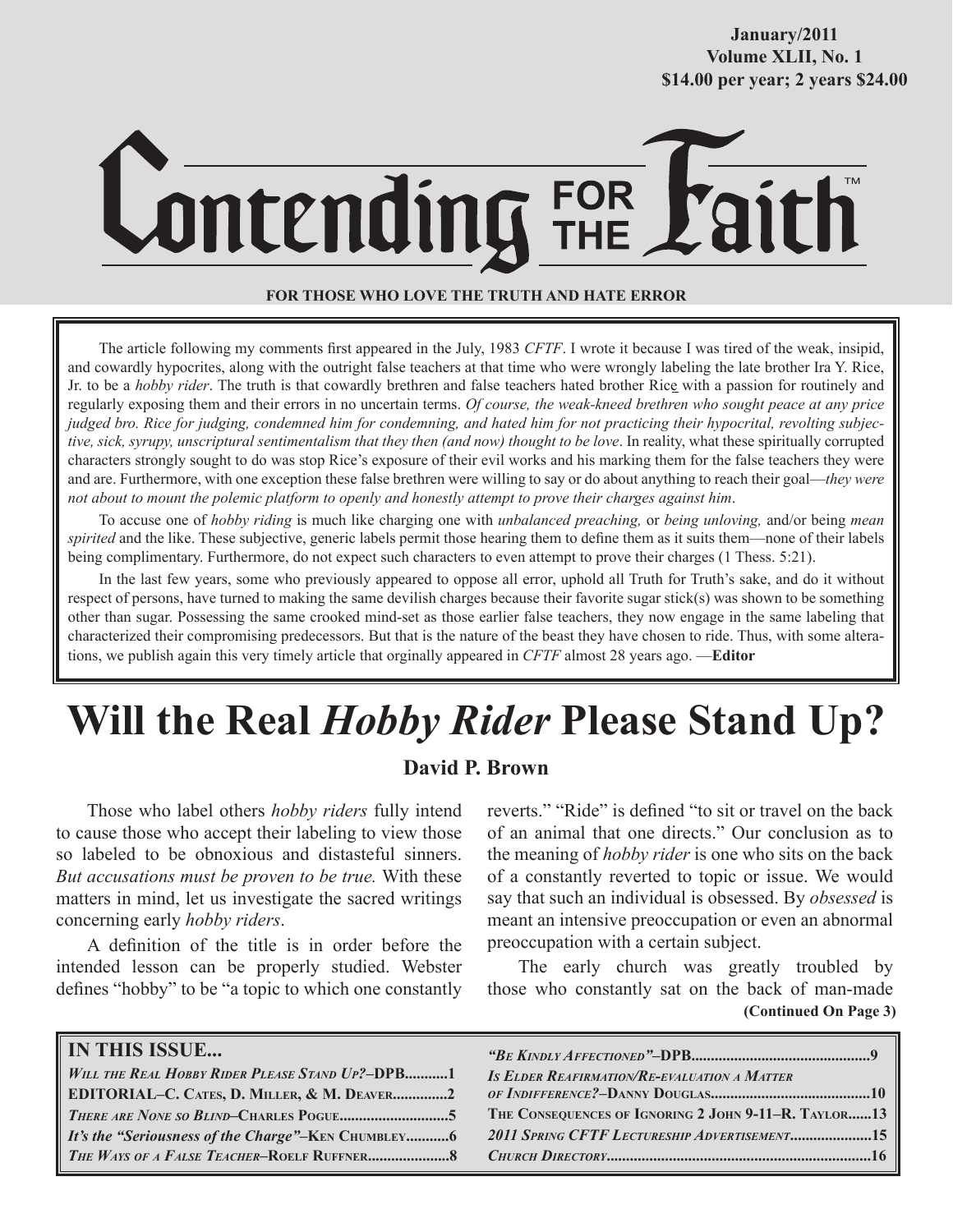

### **David P. Brown, Editor and Publisher dpbcftf@gmail.com**

*COMMUNICATIONS received by CONTENDING FOR THE FAITH and/or its Editors are viewed as intended FOR PUBLICATION unless otherwise stated. Whereas we respect confidential information, so described, everything else sent to us we feel free to publish without further permission being necessary. Anything sent to us NOT for publication, please indicate this clearly when you write. Please address such letters directly to the Editor David P. Brown, P.O. Box 2357, Spring, Texas 77383. Telephone: (281) 350-5516.*

#### **SUBSCRIPTIONS RATES**

*Single Subscriptions: One Year, \$14.00; Two Years, \$24.00. Club Rate: Three One-Year Subscriptions, \$36; Five One-Year Subscriptions, \$58.00. Whole Congregation Rate: Any congregation entering each family of its entire membership with single copies being mailed directly to each home receives a \$3.00 discount off the Single Subscription Rate, i.e., such whole congregation subscriptions are payable in advance at the rate of \$11.00 per year per family address. Foreign Rate: One Year, \$30. NO REFUNDS FOR CANCEL-ATIONS OF SUBSCRIPTIONS.*

#### **ADVERTISING POLICY & RATES**

*CONTENDING FOR THE FAITH was begun and continues to exist to defend the gospel (Philippians 1:7,17) and refute error (Jude 3). Therefore, we are interested in advertising only those things that are in harmony with what the Bible authorizes (Colossians 3:17). We will not knowingly advertise anything to the contrary. Hence, we reserve the right to refuse any offer to advertise in this paper.*

*All setups and layouts of advertisements will be done by CONTENDING FOR THE FAITH. A one-time setup and layout fee for each advertisement will be charged if such setup or layout is needful. Setup and layout fees are in addition to the cost of the space purchased for advertisement. No major changes will be made without customer approval.*

*All advertisements must be in our hands no later than two (2) months preceding the publishing of the issue of the journal in which you desire your advertisement to appear. To avoid being charged for the following month, ads must be canceled by the first of the month. We appreciate your understanding of and cooperation with our advertising policy.*

*MAIL ALL SUBSCRIPTIONS, ADVERTISEMENTS AND LETTERS TO THE EDITOR-IN-CHIEF, P. O. Box 2357, Spring, Texas 77383-2357. COST OF SPACE FOR ADS: Back page, \$300.00; full page, \$300.00; half page, \$175.00; quarter page, \$90.00; less than quarter page, \$18.00 per column-inch. CLASSIFIED ADS: \$2.00 per line per month. CHURCH DIREC-TORY ADS: \$30.00 per line per year. SETUP AND LAYOUT FEES: Full page, \$50.00; half page, \$35.00; anything under a half page, \$20.00.*

*CONTENDING FOR THE FAITH is published monthly. P. O. Box 2357, Spring, Texas 77383-2357 Telephone: (281) 350-5516.*

> **Ira Y. Rice, Jr., Founder August 3, 1917-October 10, 2001**

## *Editorial...*

As is yesterday, yesteryear is gone forever. All we ever have is today. We will not live yesterday or tomorow, but only today. We will not die yesterday or tomorrow, but today. Thus, we trust that this day in 2011 is a happy and prosporous one. We thank all for your prayers, encouragement, and continued support in our work of contending for the faith (Jude 3). **—DPB**

*֍*֍֍֍֍֍֍֍֍֍֍֍֍֍

## **CURTIS CATES, DAVE MILLER, AND MAC DEAVER**

We have known of the following account since the Spring of 2010. In June it was related by someone else in one of the open forums of the 2010 Bellview lectures, Pensacola, Florida. The facts in this case are:

1. In the spring of 2010, a young brother in Arkansas was negoiating with a denominational preacher who possessed graduate academic degrees in an attempt to set up a public oral debate with him.

2. The denominational preacher stated that he would only debate someone who also had graduate academic degrees.

3. A fellow member of the church where said young brother is a member suggested that he contact brother Curtis Cates, EdD, about the matter.

4. The young man phoned Cates, explaining to him the facts as noted in above points one, two, and three.

5. Cates recommended that said young brother contact brother Dave Miller, PhD, of Apolgetics Press about debating said preacher.

6. The young brother phoned Miller, informing him about matters in the above points one through five.

7. Miller declined to debate, but recommended Mac Deaver, PhD, to orally debate said preacher.

8. When said young brother phoned Cates to report that Miller declined to debate and who Miller had recommended to debate, said young man reported that Cates seemed surprised that Miller recommended Deaver to do the debating.

This report can be verified by said young man. Moreover, if Cates and Miller will speak pubicly (now that is a novel idea for them in such matters), they too can verify their parts in the previous account.

Many years ago, Cates orally and in print labeled Deaver's teaching on the Holy Spirit's work with and on man's inward man to be false doctrine. In the 1998 Sevententh Annual Denton Lectures, he strongly condemned Mac Deaver's teaching in his lecture and in the lectureship book. He then wrote a book opposing Mac Deaver's views on said issue. But now the Forest Hill church elders, MSOP, and friends

 **(Continued on bottom of Page 7)**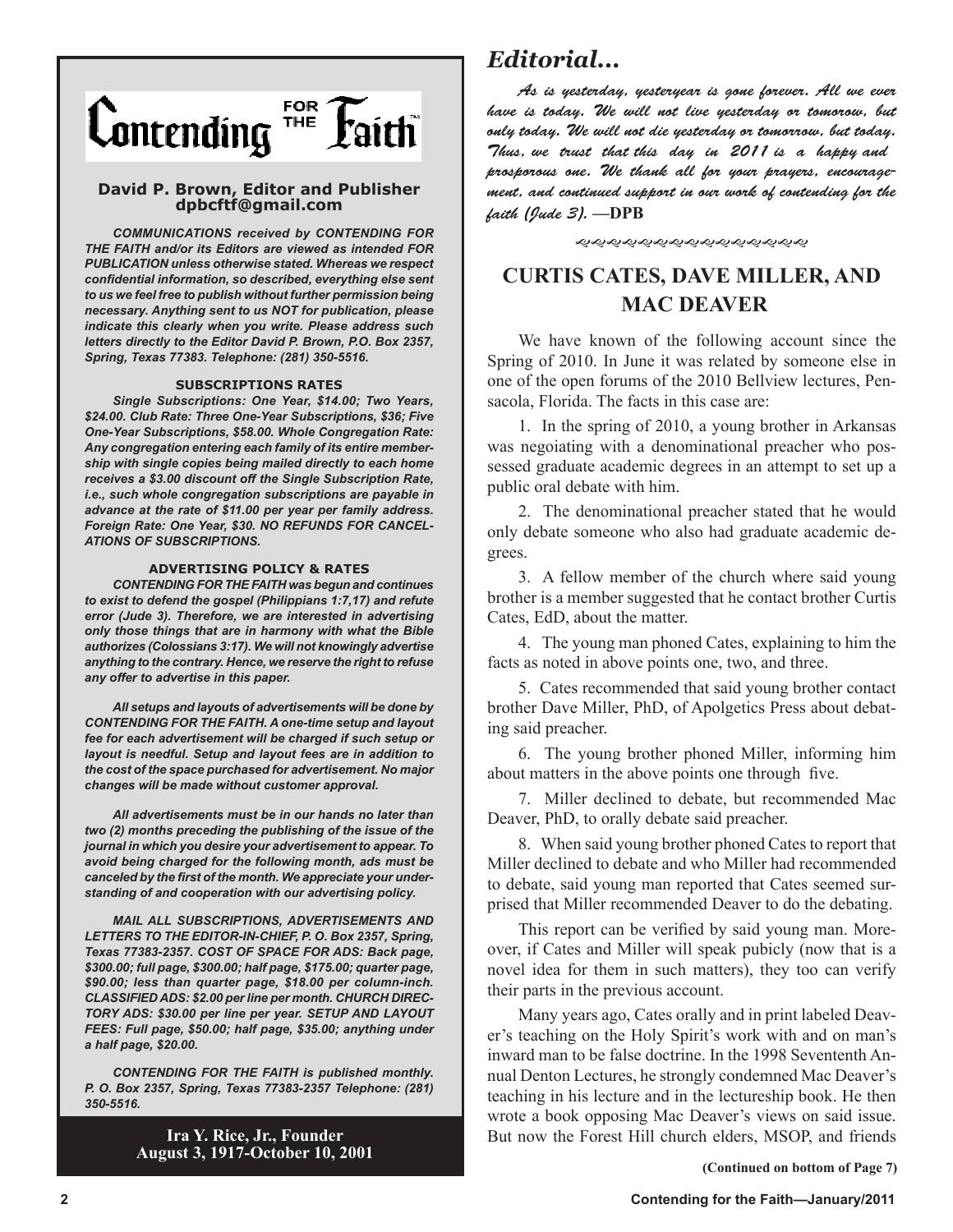### **(Continued From Page 1)**

commandments. Judaizing teachers steadfastly plagued the body of Christ by reverting to **"Jewish fables, and commandments of men, that turn from the truth"** (Titus 1:14). John wrote of antichrists saying,

**They went out from us, but they were not of us; for if they had been of us, they would no doubt have continued with us; but they went out, that they might be made manifest that they were not all of us**  (1 John 2:19).

## In dealing with *hobby riders* Jude penned,

**These are murmurers, complainers, walking after their own lusts; and their mouth speaketh great swelling words, having men's persons in admiration because of advantage** (Jude 16).

These first century *hobby riders* were habitually and radically immersed in their desire to indoctrinate God's flock with their false doctrines.

## **Was the Apostle Paul a** *Hobby Rider***?**

How many of us would label the Apostle Paul a *hobby rider*? Did he not sit on the back of a constantly reverted to topic? Was he not preoccupied intensely or, as far as the world was concerned, abnormally with magnifying Christ in his mortal body? We believe the apostle Paul to be a prime example of one who, if living today, would be branded by many to be a *hobby rider of hobby riders.* Concerning Paul, the worldly-minded Festus **"said with a loud voice, Paul, thou are beside thyself; much learning doth make thee mad"** (Acts 26:24). To Festus, Paul was preoccupied intensely or even abnormally with a certain subject. He constantly reverted to the same subject. He was to the unbelieving Jews a *hobby rider* of **"the sect every where spoken against"** and **"a pestilent fellow, and a mover of sedition among all Jews throughout the world, and a ringleader of the sect of the Nazarenes"** (Acts 24:5; 28:22).

Paul wrote concerning himself, **"For me to live is Christ, and to die is gain"** (Philippians 1:21). Paul was so obsessed with living, teaching, and defending the Gospel that he wrote,

**But what things were gain to me, those I counted loss for Christ. Yea doubtless, and I count all things but loss for the excellency of the knowledge of Christ Jesus my Lord: for whom I have suffered the loss of all things, and do count them but dung, that I may win Christ"** (Philippians 3:7, 8).

Paul was Christ saturated! He was in the eyes of the enemies of the Truth, not just a *hobby rider*, but a radical extremist of the deepest die!

Not only was Paul interested in his own life, but

also the spiritual state of others.

**For I am jealous over you with Godly jealousy: for I have espoused you to one husband, that I may present you as a chaste virgin to Christ. But I fear, lest by any means, as the serpent beguiled Eve through his subtilty, so your mind should be corrupted from the simplicity that is in Christ.** (2 Corinthians 11:2, 3).

*Should Christians not have the same intense interest in themselves and others? If not, why not?!*

Yes, in the first century church there were brethren who did not care for Paul the *hobby rider*. As Paul wrote, he was **"in perils among false brethren"** (2 Corinthians 11:26). He reverted to the same subject so much that he wrote,

**Behold, the third time I am ready to come to you; and I will not be burdensome to you, for I seek not yours, but you ... And I will very gladly spend and be spent for you; though the more abundantly I love you, the less I be loved** (2 Corinthians 12: 14, 15).

Paul's intense concern for the Truth is further seen in confronting his fellow apostle, Peter. **"But when Peter was come to Antioch, I withstood him to the face, because he was to be blamed"** (Galatians 2: 11). Peter, like so many today, could have called Paul an extremist seeking preeminence. But, because Peter loved the same Truth loved by Paul, he was humble and honest enough to see his error and repent of it. Yes, later he referred to Paul as **"our beloved brother Paul"** (2 Peter 3:15).

Paul told the Galatians, **"I am afraid of you, lest I have bestowed upon you labour in vain."** Then he pleaded, **"Brethren, I beseech you, be as I am; for I am as you are."** Paul then asked, **"Am I therefore become your enemy, because I tell you the truth?"** (Galatians 4:11-16). Yes, Paul's zeal for the Truth burned brightly for himself and for others. As the apostle wrote, **"But it is good to be zealously affected always in a good thing"** (Galatians 4:18). Would that all Christians believed this!

## **Applying the Foregoing to the Church Today**

At this point in our study, the following question is in order. COULD IT BE THAT SOME TODAY HAVE LABELED THE WRONG PEOPLE *HOBBY RIDERS*  (as that term for the most part is defined and used today)? IN DOING SO, HAVE THEY ALLOWED THE REAL OBNOXIOUS AND DISTASTEFUL PEOPLE (*HOBBY RIDERS*) TO HAVE A FIELD DAY IN THE CHURCH OF OUR LORD? Both Paul and the Judaizing teachers sat on the back of a constantly reverted to topic or topics. Was Paul a *hobby rider*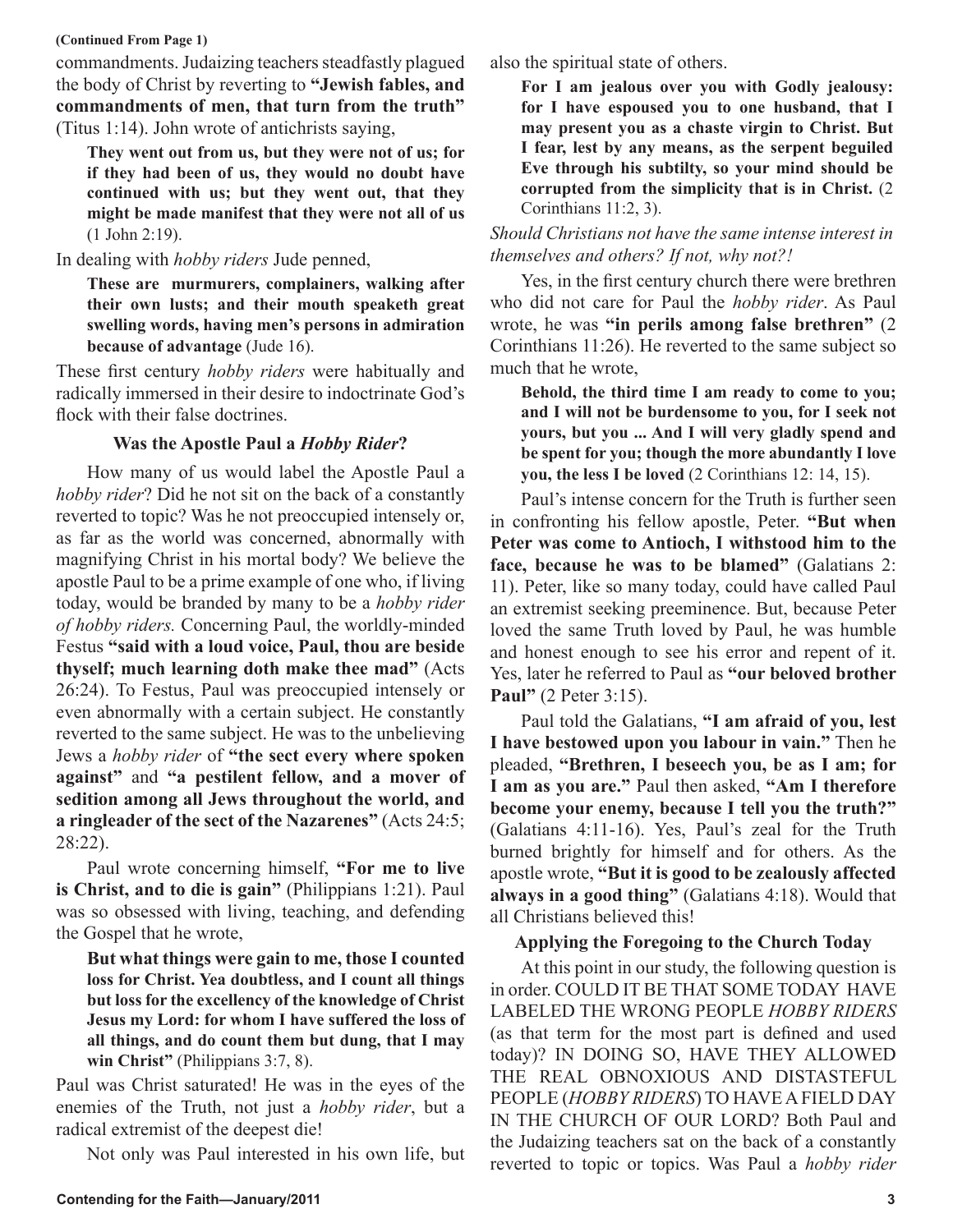in its derogatory meaning because he did so? The difference in Paul and the Judaizing teachers is easily distinguished. *IT IS THE DIFFERENCE BETWEEN TRUTH AND ERROR!* Remember, Paul said, **"BUT IT IS GOOD TO BE ZEALOUSLY AFFECTED ALWAYS IN A GOOD THING"** (Galatians 4:18).

## **The Difference that Makes a Difference**

Who are some modern day *hobby riders*? Is it the preacher who steadfastly puts the people **"in remembrance"** by **"preaching the word"** to address any and all moral and spiritual topics; the preacher who is **"be[ing] instant in season, out of season; reproving, rebuking, exhorting with all long suffering and doctrine"** (2 Timothy 3:14; 4:2)? Is he a *hobby rider* who obeys Paul's command to **"speak thou the things which become sound doctrine"** ... **"These things speak and exhort, and rebuke with all authority. Let no man despise thee"** (Titus 2:1, 15)?

Paul and the Judaizing teachers were zealously affected with their beliefs. Both constantly, regularly, steadfastly, and tenaciously preached and contended for their doctrines. They reverted to them time and time again in their teaching. Both were tireless workers in spreading their doctrines. Neither would be silenced. *That being the case, what was the real significant difference in Paul and the Judaizing teachers?* The answer to this question is simple and clear—**Paul preached the Truth, but the Judaizing teachers preached false doctrine***. Paul proved what he affirmed but they could not prove their case. Today, what brethren are ready and willing to prove what they affirm?* 

Are not the *real hobby riders* those who, like the Judaizing teachers, by example and word of mouth, constantly refuse sound doctrine? Instead, they tirelessly revert to their errors as they reject the Truth of God's Word and strive to silence those who expose their errors. What about those who advocate that it is Scriptural for the guilty party in a divorce to remarry, or that people may divorce and remarry for any reason and remain in good standing with God; those who advocate premillennialism, mechanical instruments of music in the worship of God, those who think that humming and such like constitute acceptable music in the worship of God; those who fellowship with the Christian Church/Disciples of Christ, other denominations, those advocating and practicing women leading prayer, preaching, serving as elders, or other areas where they exercise dominion over men; those who teach and practice the re-evaluation and reaffirmation of elders as was believed and practiced by the Brown Trail Church of Christ in Bedford, Texas; those who do not teach or practice error, but who defend extending Christian fellowship to unrepentant false teachers; those who measure by their own standards what is important doctrine and what is not, or what errors to confront and what errors to ignore; what about the Christians who refuse the teaching of the Bible on corrective church discipline because they refuse to understand that the true love of God and true love of the brethren leads one to obey the commandments of God in every case? What about those preachers who preach no error but who refuse to preach against any and all error, who fail to mark and avoid their friends who are in error? What about those defending and supporting a college or preacher school at the expense of the Truth? All of the aforementioned errors and more exist in the church today and many of them have for a long time! At best, they have made and are making the church into a "betterfelt-than-told", spineless, and subjective church that fellowships about anything. At worst, they are turning the church into another human denomination.

False teachers always sit on the back of constantly reverted to errors. They are tenacious, determined, unrelenting, and will not be silenced regarding the propagation of their errors in the Lord's church. The need today more than ever is for faithful brethren to boldly defend the faith and every component part of it. But certain lectureships, preachers schools, preachers, and elders have choosen to turn a blind eye and deaf ear to error unless first they have conferenced with each other agreeing that this is the error they want to oppose. But they make a concerted effort to oppose those who without apology or respect of persons boldly continue to do what they once did—expose and refute any and all error, while at the same time identifying the source of the error and the name of the person(s) who are guilty of teaching it. *The Christian who routinely, with great emphasis, frankness, candor, clarity, boldness, and steadfastness to the Truth, identifies false teachers by name, exposes their false teaching, and refutes the same, is not a hobby rider—formerly sound preacher schools, their directors, faculty, and elders notwithstanding.* To see who has changed in the last six or so years, all one needs to do is note who has changed in doctrine and practice—*sometimes only in their practice*. Simply put, and in conclusion, many brethren (not a few preachers and elders) have become more fearful of what *men*  think about them than what *God* thinks of them.

## **—DPB**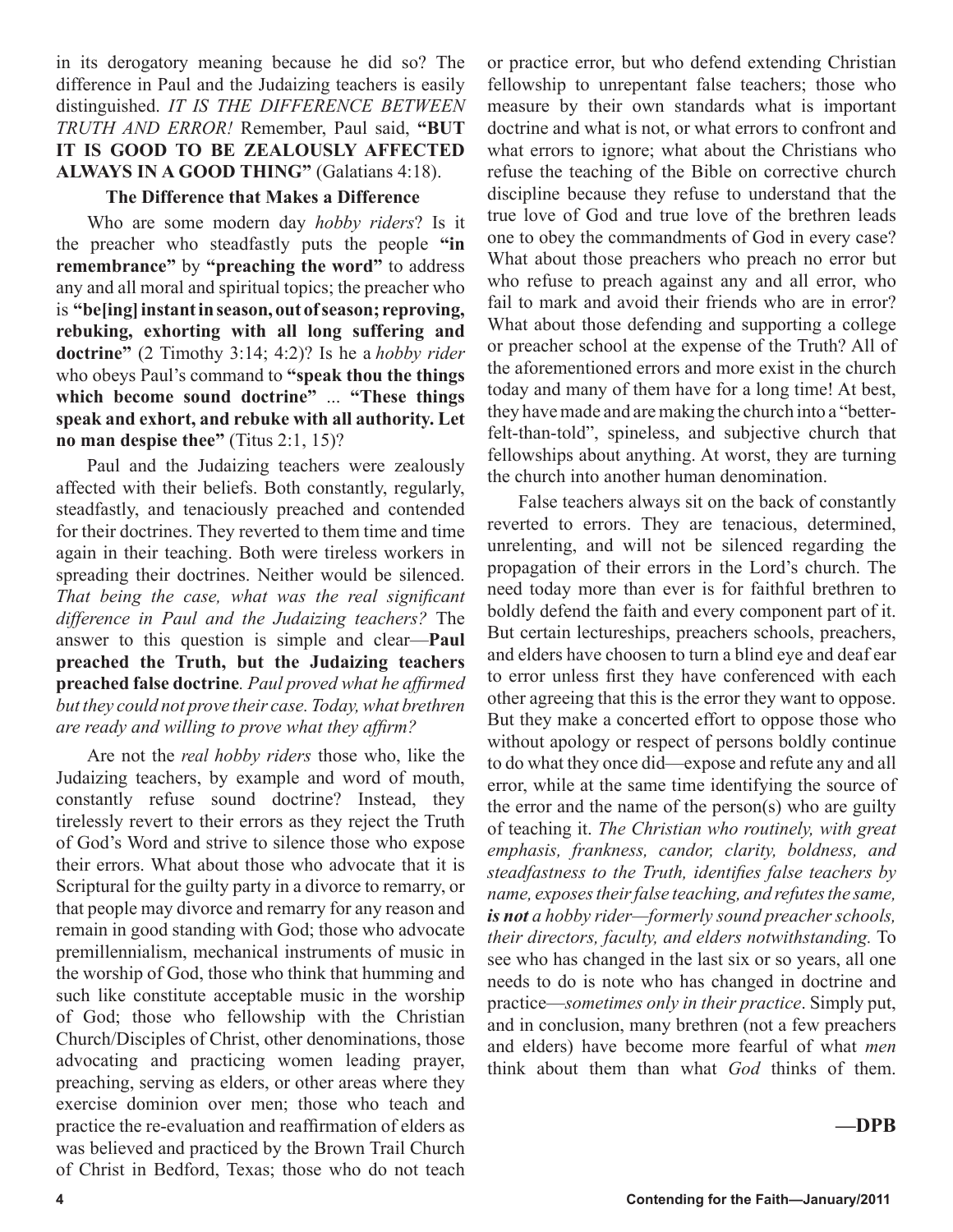## **THERE ARE NONE SO BLIND AS THOSE WHO WILL NOT SEE**

## **Charles Pogue**

For the past forty years, the pencil, pen, typewriter, and finally the computer keyboard have been my ever present companions. I have written songs, poems, articles, tracts, books, even an unpublished novel to which someday I may return. I mention those, because of all of the things I have ever written, the words I am placing on the paper now are among the hardest, if not the hardest, I have ever written for publication. Their difficulty is enhanced, because they involve family.

Jesus answered the question, **"Why speakest thou unto them in parables"** (Mat. 13:10)? Jesus' answer included the words:

**"Therefore speak I to them in parables: because they seeing see not; and hearing they hear not, neither do they understand. And in them is fulfilled the prophecy of Esaias, which saith, By hearing ye shall hear, and shall not understand: and seeing ye shall see, and not perceive: For this people's heart is waxed gross, and their ears are dull of hearing, and their eyes they have closed; lest at any time they should see with their eyes, and hear with their ears, and should understand with their heart, and should be converted, and I should heal them"** (vv. 13-15).

Those words of the Lord are the closest I know to explaining the origin of the saying, *There are none so blind as those who will not see.* Among those who refuse to see are many former Memphis School Of Preaching students and graduates. One of those is my son-in-law, Larry Elliott, who attended the school of preaching from 1994-1996. I want Larry to know, should his eyes ever fall upon this page, that I love him as my own son, and I am concerned for his soul, because he has chosen to take a stand in opposition to God's law of fellowship so clearly revealed in 2 John 9-11.

For 10 plus years Larry and I often sat and discussed our mutual concern about the apostasy of so many congregations and members of the Lord's church. With complete agreement, we lamented how many people refused to measure themselves by the ruler of God's Word, and had they been willing to do that, would have found themselves wanting.

Beginning with the ouster of Dub McClish as the editor of *The "Original" Gospel Journal*, things began to change. At first, Larry asked for information regarding the Dave Miller situation, and I supplied it, including Internet sources where he could read Miller's bogus repentance letter of September 3, 2005. Whether he followed up by reading that information, I cannot say. If so, he rejected the evidence.

On December 21, 2010 Larry and his family were preparing to move from Missouri to Port Lavaca, Texas. He was engaged by that congregation to be an outreach person. I expressed my concern that the position had been advertised with the Sunset International Bible Institute, but that unease was answered with stone silence. In the past, I had mentioned several times the concerns I had with MSOP, and that I intended, once he had moved, to write him more on the matter in a letter. He replied that he did not want my letter. I wanted to put on paper for him the evidence showing that MSOP is not only complicit in the defense of a false teacher, but also that other actions of MSOP clearly demonstrate the negative changes that have transpired there. So, as we stood near the recently burned out shell of my son's house, I pointed out to him that MSOP has begun to use men on their lectureship that they would not have used when we were there. I mentioned Phil Sanders and his public admission that he believes members of the Christian Church denomination are our brethren.

I reminded him of the infamous February 10, 2009, Forest Hill Irene bulletin, a manifesto of the change in the eldership at Forest Hill, and in the administration and faculty of MSOP. I reminded him that Tommy Hicks, who recently expressed his view that some of us are in danger of becoming a cult, would not print in Southside's lectureship book, or release on CD, the same material which was delivered orally in an act of rebellion, by Tyler Young. The dead giveaway of change inhered in this quote from the bulletin material: "Which translations of the Bible are permissible for teaching and preaching." *How blind are those who will not see!*

Instead of considering the evidence I presented, Larry made personal attacks and false allegations. I am guilty, I was told, of closing the door of fellowship on almost everyone. I let one little error immediately become a test of fellowship. I refuse to attend the congregation where we live, which Larry himself will not attend! I only write on fellowship issues and error. On and on the outlandish assaults continued, *but not one attempt to answer the evidence.*

What is the proper conclusion of the discussion? *Those who refuse to answer the evidence except with personal attacks, like those waged by the Forest Hill elders against David Brown and Dub McClish, are among those who are blinded by their unwillingness to see.*

> **—P.O. Box 592 Granby MO 64844**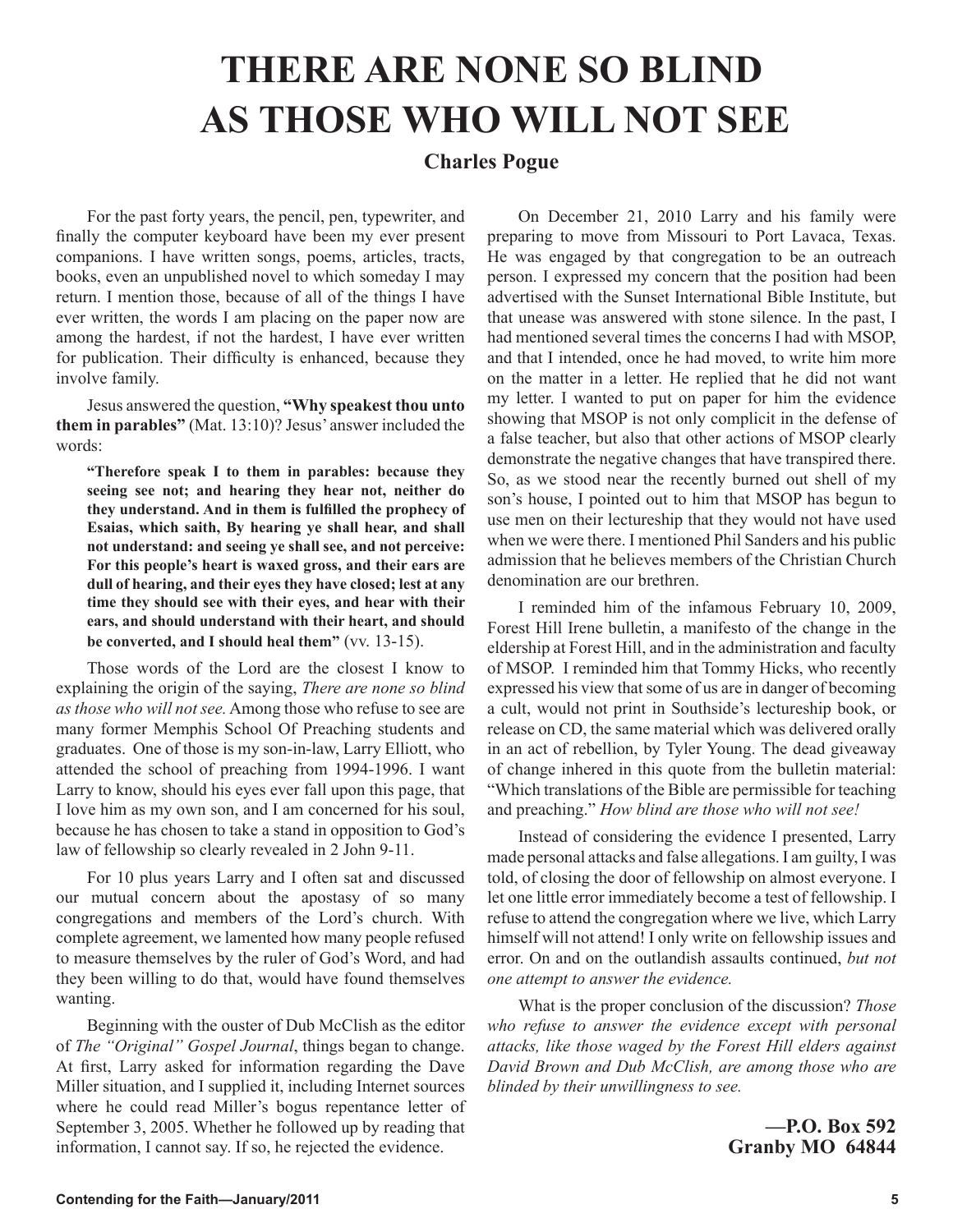## **IT'S THE "SERIOUSNESS OF THE CHARGE"!**

## **Ken Chumbley**

In his book, *October Surprise: America's Hostages in Iran and the Election of Ronald Reagan* (Random House/ Times Books) 1991, Gary Sick, a Columbia University professor, charged that George H. W. Bush had flown to France prior to the 1980 election to convince the Iranians to keep the American hostages until after the election. After the book was published, the liberal media "took off" with the story. The then speaker of the House, Tom Foley, called for hearings on the charges even though he stated there was not a shred of evidence to support them but "the seriousness of the charge" warranted investigation!

It seems like such tactics are not solely the province of liberal politicians! The statement of Tom Foley came to mind recently as a result of a discussion with two other preachers, one being a graduate of the Memphis School of Preaching.

In the discussion I posed a hypothetical question. I asked if church "A" marked the preacher from church "B" and the church "B" elders asked the church "A" elders for evidence to prove their case regarding their marking of the church "B" preacher, but the church "A" elders refused to provide the requested evidence, was church "B" scripturally obligated to honor said marking? Additionally, I asked if other congregations requested such evidence from church "A" for evidence supporting said marking, and had not received it, were they obligated to honor said marking?

The MSOP graduate was silent for a time and I am confident that he knew where I was heading by putting the questions that I did. When he eventually made some response, it was to the effect that the context of Romans 16 had to be considered—specifically that of causing of division. When asked again about the need for providing evidence, he indicated that it might be impossible to provide evidence to substantiate such marking. However, since the elders of church "A" had agreed that such division as referenced in Romans 16 had occurred, and they had marked the preacher of congregation "B", he basically indicated that other congregations were obliged to go along and honor said marking. *A new version of "the seriousness of the charge"*!

I then pointed out that this was the situation that had occurred relative to the marking of Dub McClish and David P. Brown on December 9, 2009 by the elders of the Forest Hill church in Memphis, who oversee the work of the Memphis School of Preaching. The elders at the Spring, Texas congregation had written asking for evidence to support that marking, as had other congregations and individuals, but the Forest Hill elders failed to provide any evidence regarding their very public action. Clearly, the MSOP graduate's position was that since the elders at Forest Hill had made the determination that McClish and Brown should be marked, other congregations and Christians were obligated to go along, *even when there was no evidence, or the evidence was not made available.* How sad!

Romans 16:17 states: **"Now I beseech you, brethren, mark them which cause divisions and offences contrary to the doctrine which ye have learned; and avoid them."** Those divisions that give reason for marking are those that are **"contrary to the doctrine"** which they had learned. Clearly, if those to be marked are being divisive and causing offences **"contrary to the doctrine,"** then those doing the marking should be able to give adequate evidence to show where those marked were doing that which was contrary to the doctrine. Surely, the Forest Hill elders are learned enough in the Scriptures that they could provide adequate evidence should such exist? *After all, two of the elder are lawyers.* This is especially important respecting graduates of the school the Forest Hill elders oversee. Thus, when MSOP students and/or alumni are asked for and about the evidence regarding said marking, they not only will know for themselves what the evidence is but be able to adequately and Scripturally inform others accordingly. Surely they are taught such by their learned MSOP instructors. The unwillingness and/or inability of the Forest Hill elders to provide evidence to support their actions is very telling! *This is the act of desperate men but not that of faithful children of God.*

I am sure that this MSOP graduate to whom I put the previous question did not think about the following. Maybe he did not think about it because he has never taken the time to examine the available evidence, which evidence the Forest Hill elders will not or cannot supply. This is the same evidence the elders of the Spring Church of Christ, Spring, Texas, and others have requested from the Forest Hill elders, but to no avail. They will not or cannot supply any evidence to prove that their said marking is authorized by the New Testament. The brother to whom I put said question seems to have decided to ignore anything that might be said to counter the actions of the Forest Hill elders.

In the response that Dub McClish and David Brown made to the Forest Hill elders, that was mailed to many of the Forest Hill members and her elders as well as published in the January 2010 issue of *Contending for the Faith*, they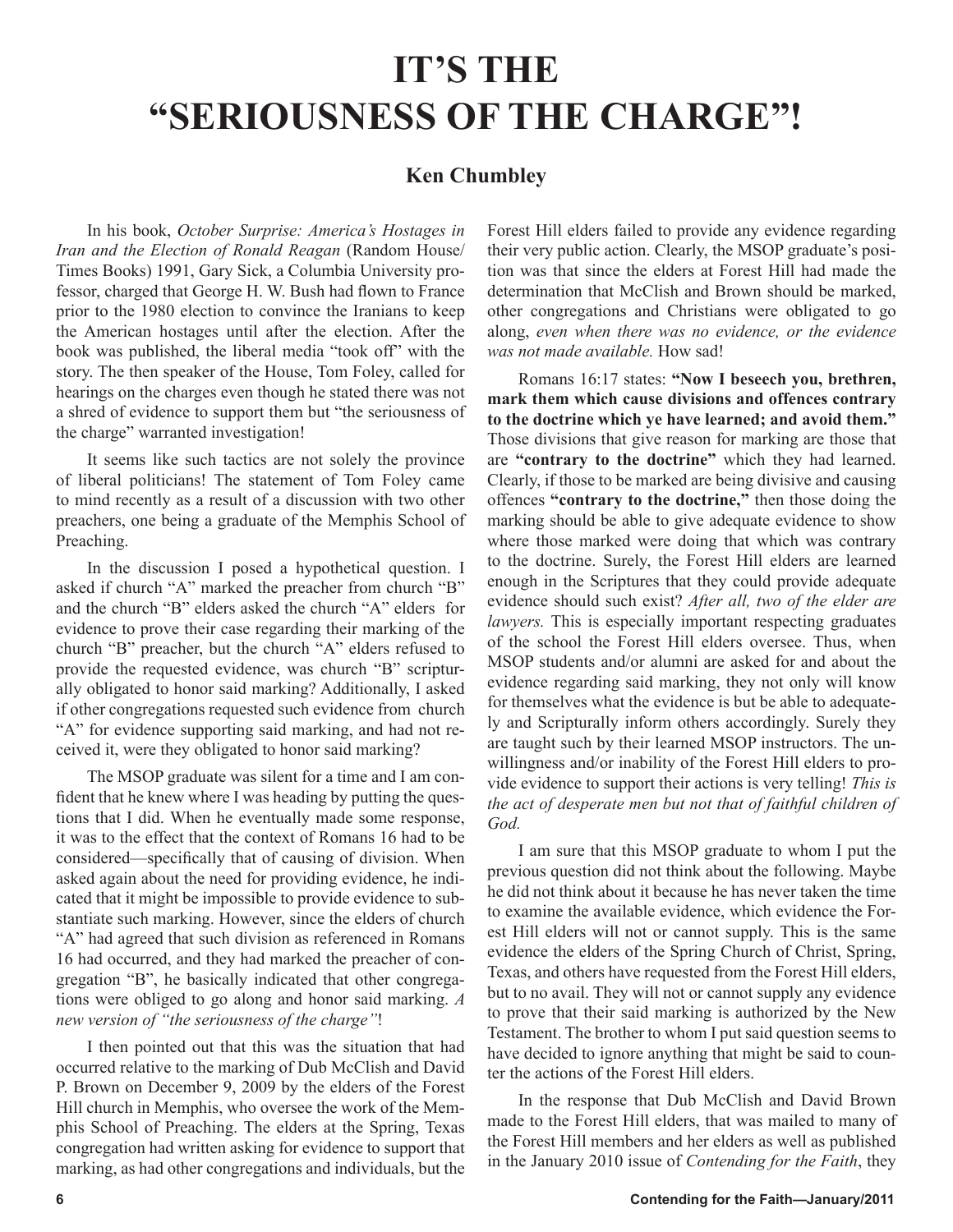stated that they had not been in fellowship with MSOP and Forest Hill, et al., since they decided to fellowship and defend a false teacher in his unrepentant state (Dave Miller).

Desrespecting the Bible's teaching on such matters and engaging in the sick "logic" of this MSOP graduate goes a long way toward proving one's dishonesty; especially when those who have opposed Miller in his errors have openly, and publicly, by various means, published much more proving Miller to be in error than has Forest Hill, et al., regarding their unproven charges that McClish and Brown have caused division contrary to the doctrine (Rom. 16:17). The reality in this matter is that the Forest Hill elders have offered no proof to justify their actions of Dec. 2009 toward McClish and Brown—even when asked for such. *However, according to this MSOP graduate, even though they fail to offer such evidence, brethren are obligated to honor said marking.* Where did he learn such nonsense? No doubt it was from the MSOP and the Forest Hill elders who will not or cannot make such evidence available—even to those who request it from them!

This MSOP graduate (as well as others), in order to be faithful to God, *must* act in harmony with the Word of God.

Thus, they should accept the adequate evidence made available to the public by McClish, Brown, the Spring elders, et al. Instead, this preacher to whom I put my question, as well as others who have the same weak faith and "ill" logic, have chosen to blindly follow the Forest Hill elders, MSOP, et al's., allegations without proof that such brethren are correct in their decisions and actions. *Remember, neither the MSOP nor the Forest Hill elders for whatever reason are willing to provide such proof.* 

Clearly, this MSOP graduate, and others, do not believe what Paul wrote to the Thessalonian brethren: **"Prove all things; hold fast that which is good"** (1 Thes. 5:21). Is this what he was taught as a student at MSOP—the preacher training school operated under the oversight of the Forest Hill elders? Are the school and the elders beyond questioning? Are they allowed to issue some kind of "Papal Bull" dictating what all Christians must believe on this matter without their taking the first step to offer credible witnesses and/or adequate evidence to prove their actions are right with God?

> **—1131 Terrace Circle North Augusta, SC 29841-4350**

#### ෯෯෯෯෯෯෯෯෯෯෯෯෯෯෯෯෯෯෯෯෯෯෯෯෯෯෯෯෯෯෯෯෯

### **(Editorial Continued From Page 2)**

are supporting and defending Miller who recommends Mac Deaver to represent brethren in a debate with a denominational preacher. According to the logic employed by MSOP, et al., in their apologies for Miller, they had just as well embrace Mac Deaver as they have done Miller, for Miller has no problem recommending Deaver to represent brethren in a debate with a denominational preacher. Does anyone have to wonder what Deaver would say if the direct work of the Holy Spirit on the inward man of the Christian were to be broached in such a debate by the denominational preacher? Clearly, Dave Miller has no problem fellowshipping Mac and his doctrine on the alleged work of the Holy Spirit on the inward man of the Chrisitan.

Thus, we were not surprised to learn some time ago of of Miller's fellowship with brother Dick Sztanyo who is in Miller's backyard and vice verse. Sztanyo gladly fellowships Mac Deaver to the point of accepting an invitation to speak on a lectureship in New Hampshire in 2009, the theme being "The Holy Spirit and the Providence of God" wherein Mac's views were taught and promoted (See http://wdeaver.wordpress.com/2009/10/13/lectureship-wrap-up/).Why do Cates, Bobby Liddell, Garland Elkins, et al., adamantly refuse to see that Miller, Sztanyo, and Deaver are in fellowship with one another? Thus, MSOP and others of their dispostion of heart and action toward Dave Miller are encouraging fellowship with erring brethren. This is more evidence of how large these men are willing to draw brother Barry Grider's liberal fellowship circle. And the people love to have it so!

It is a strange and sad spectacle to see men corrupt themselves as the Forrest Hill, MSOP, et al., brethren have done. They have sold their spiritual birthright for whatever mess of pottage they hold dear to themselves—far more dear than the New Testament's teaching regarding fellowship.

In this issue of *CFTF*, we have printed a great article by Robert R. Taylor, Jr. As far as I can tell, it continues to represent what he, MSOP, and other brethren teach, *but what those same brethren willingly fail to consistently practice*. Therein is their great problem in the area of fellowship—*they say and do not*, at least where they deem it advantageous to their cause. How much more weak can brethren become, especially when they have fallen so far away from where at least it appeared they once were? Is it the case that they have always been of this persuasion but we just did not have all the facts to make a correct decision about them? Whatever the case, it is a sad day in Israel when men who, like apostate King Saul, who knew he was disobedient to God, nevertheless declared to Samuel, **"I have performed the commandment of the Lord"** (1 Sam. 15:13)? As Samuel responded to Saul's stated lie with, **"What meaneth then this bleating of the sheep in mine ears, and the lowing of the oxen which I hear?"** (verse 14), so, we ask MSOP, et al., what means then the continued fellowship between you and those who are out of fellowship with God? And, if such persons are not out of fellowship with God, then what would it take for them to be so?

## **—David P. Brown, Editor**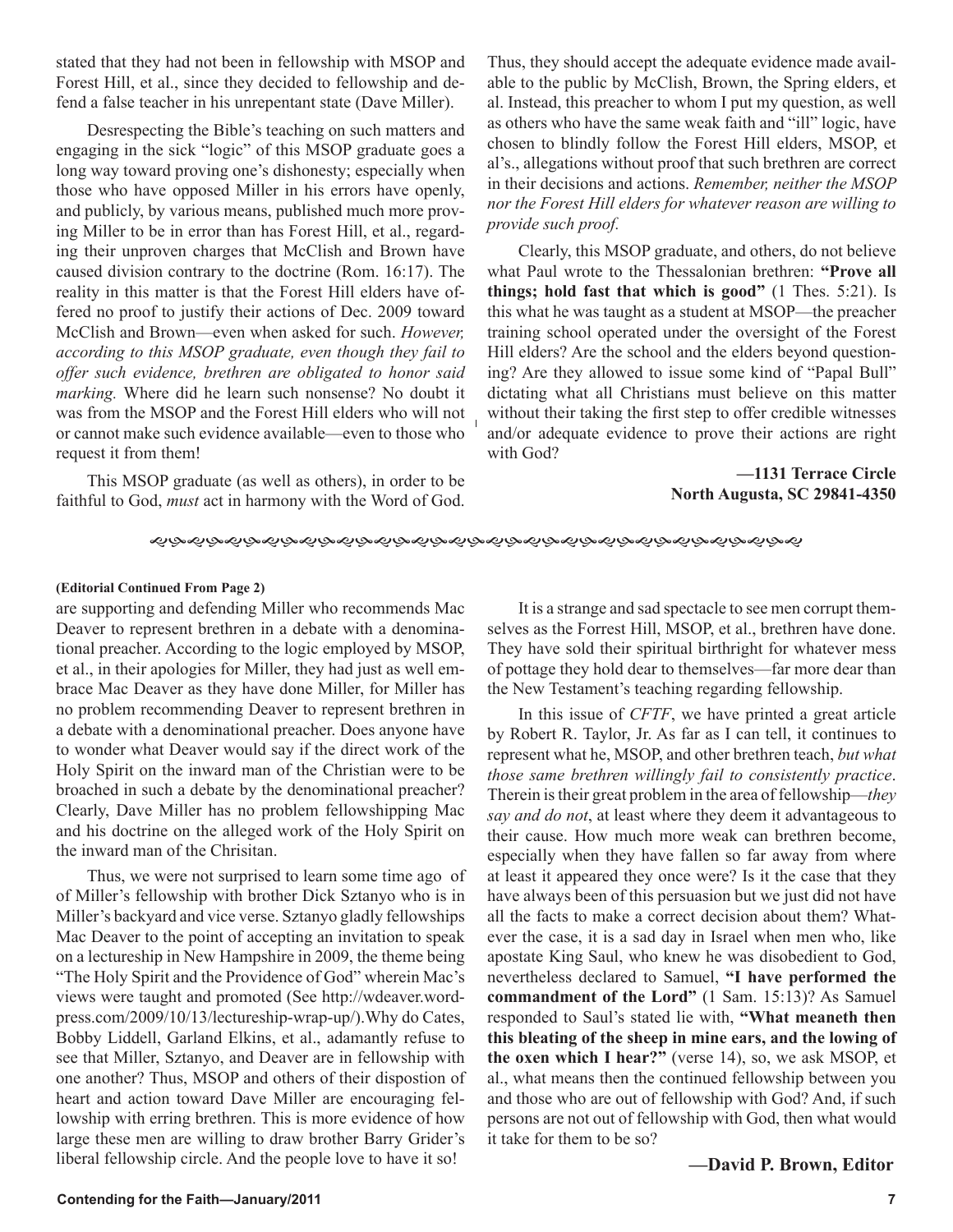## **The Ways Of A False Teacher**

## **Roelf L. Ruffner**

In the apostle Peter's second epistle, chapter two, he does not mince words in his denunciation and description of the false teachers/false prophets of his day. **"But these, as natural brute beasts, made to be taken and destroyed, speak evil of the things that they understand not; and shall utterly perish in their own corruption"** (2 Pet. 2:12). Whether it was the "Judaizers" who were trying to bind the Law of Moses on the Christians (Acts 15:1) or the "proto-Gnostics" who were beginning to deny that Jesus had a physical body (2 Jn. 7), Peter and the Holy Spirit are reminding us of the destructive way taken by those who depart from New Testament Christianity.

Like a modern day microscope, the Bible reveals to us the way of depravity of the false teacher. And the word of God is as revealing today concerning false teachers as it was 2,000 year ago. "**Neither is there any creature that is not manifest in his sight: but all things are naked and opened unto the eyes of him with whom we have to do"** (Heb. 4: 13).

## **The Way Of The False Teacher Is The Way Of The Irrational**

God sees false teachers as they truly are, **"as natural brute beasts"** (v. 12). He sees them as irrational creatures that **"speak evil of the things that they understand not".** Christianity is a rational, objective religion of absolute truth. **"Prove all things; hold fast that which is good"** (1 Thess. 5:21). False doctrine is basically irrational. For example, the falsity of "faith-only" salvation is readily apparent to the honest reader of the Bible. **"Ye see then how that by works a man is justified, and not by faith only"** (Jas. 2:24).

## **The Way Of A False Teacher Is The Way Of A Spiritual Bum**

The false teacher is basically a sensualist who seeks to live in luxury at the expense of others (v. 13). For example, many so-called "televangelists" are just professional beggars who either live off "love offerings" of the naive or seek to peddle their books at Wal-Mart to gullible buyers. Behind their masks of piety are lust and covetousness.

False teachers have **"a heart trained in covetous practices"** (Verse 14, NKJ). In fact, their downfall is often either financial or sexually immoral in nature.

These spiritual bums live off other's weaknesses. **"For of this sort are they which creep into houses, and lead captive silly women laden with sins, led away with divers lusts"** (2 Tim. 3:6). The dividend or **"reward of unrighteousness"** (v. 13) of the false teacher will be eternal damnation.

## **The False Teacher's Way Is To Forsake The Right Way**

**"Which have forsaken the right way, and are gone astray..."** (v. 15). The **"right way"** Peter mentions is the "living way" (Heb. 10:20) or **"the way"** (Jn. 14:6) of Jesus Christ—the teachings of New Testament Christianity.

In this life there is a spiritual choice to be made.

**Enter ye in at the strait gate: for wide is the gate, and broad is the way, that leadeth to destruction, and many there be which go in thereat: Because strait is the gate, and narrow is the way, which leadeth unto life, and few there be that find it** (Matt. 7:13-14).

 That **"strait gate"** is salvation through Jesus Christ. The **"wide gate"** leads away from God toward Hell. False teachers opt for the wrong way by forsaking the right way.

That wrong way is also the **"way of Balaam"** (v. 15). Like Balaam, the false teacher forsakes God's Word for money. Even though rebuked by the Angel of the Lord for his lawlessness, Balaam followed money rather than the Word of God (cf. Num. 22:32; 1 Tim. 6:10). Likewise, modern false teachers forsake the right way by not teaching the necessity of baptism for remission of sins (Mk. 16:16; Acts 2:38) to make themselves acceptable to the denominational world. Compromising the Truth of the Gospel also sells more books and merchandise. Peter describes such a departure as **"madness"** (v. 16).

## **The False Teacher's Way Is One Of Empty, Inflated Rhetoric**

False teachers are **"wells without water"** (v. 17) who **"speak great swelling words of vanity"** (v. 18). Their false doctrines make them spiritual wells of lies and deceit. Their teachings are Satan's bait to lure an unwary soul into his trap. They often mask their treachery in flowery language and emotional appeals. **"For they that are such serve not our Lord Jesus Christ, but their own belly; and by good words and fair speeches deceive the hearts of the simple"** (Rom. 16:18).

Contrast this with the **"living water"** (Jn. 4:10) of Jesus Christ, the Gospel, which is simple and easily understood. Those who truly proclaim it have no hidden agenda of covetousness. **"Beware lest any man spoil you through philosophy and vain deceit, after the tradition of men, after the rudiments of the world, and not after Christ"** (Col. 2:8).

### **The Way Of The False Teacher Is The Way Of Slavery**

To those trying to escape sin, the false teacher promises **"liberty"** (v. 19) or a supposed license to sin. Whenever we devalue the necessity of living a morally upright life, we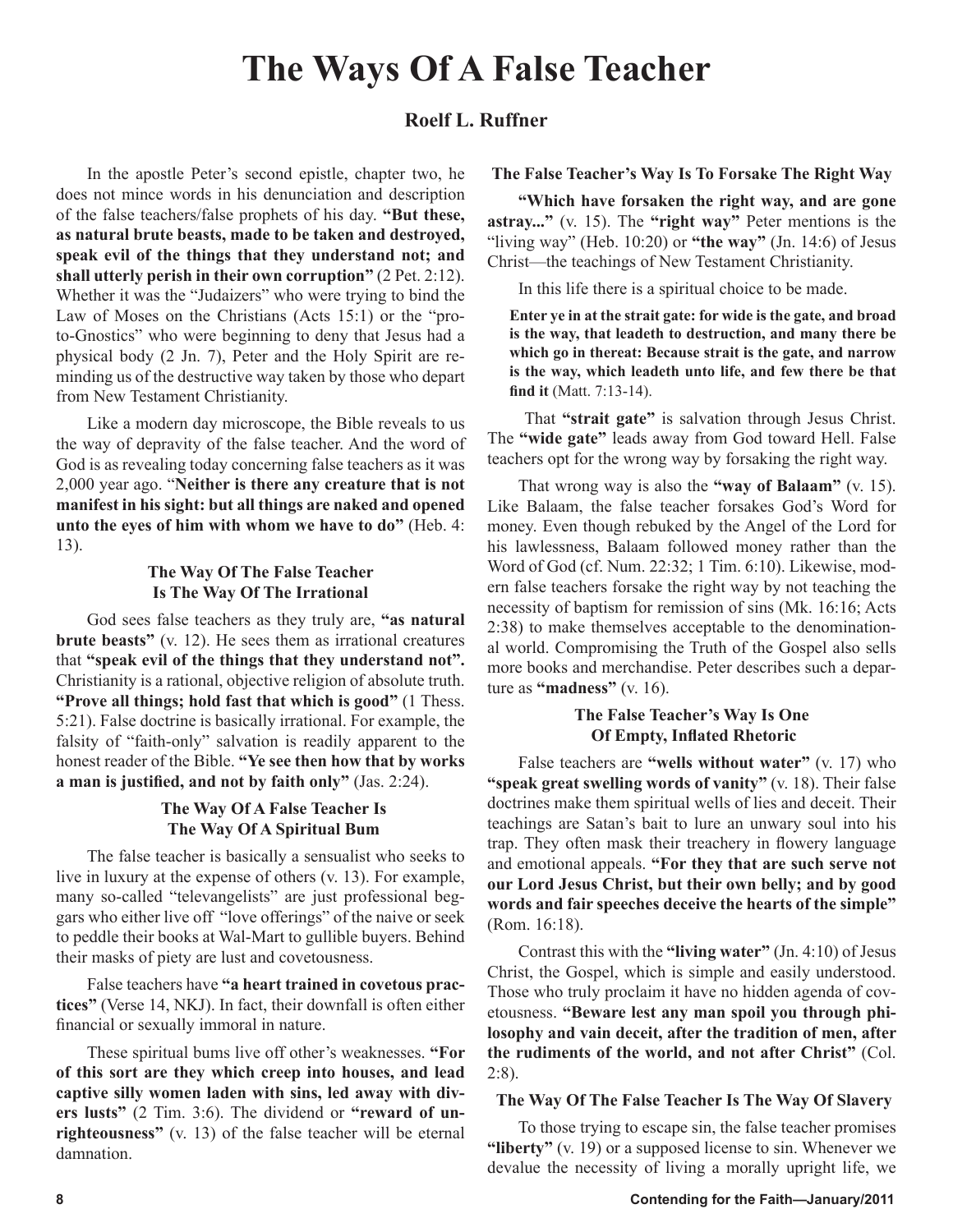pervert the Gospel. **"For, brethren, ye have been called unto liberty; only use not liberty for an occasion to the flesh, but by love serve one another"** (Gal. 5:13).

Today, some false teachers preach a **"grace-only"** salvation that says that there is nothing we can do to gain salvation, thereby excluding obedience to God. This is merely **"cheap grace"**. True liberty is the freedom to do God's will — not serve our own selfishness. **"But now being made free from sin, and become servants to God, ye have your fruit unto holiness, and the end everlasting life"** (Rom. 6:22).

## **The Way Of The False Teacher Is The Way Of Regression**

 Peter pictures the false teacher as someone who has left **"the knowledge of the Lord and Saviour Jesus Christ"** (v. 20) and **"turned from the holy commandment delivered unto them"** (v. 21). In other words, they know the Truth of the Gospel but have regressed to false doctrine. False doctrine takes a soul backward, not forward to Heaven.

**Look to yourselves, that ye lose not the things which we have wrought, but that ye receive a full reward. Whosoever goeth onward and abideth not in the teaching of Christ, hath not God; he that abideth in the teaching, the same** 

### **hath the Father and the Son"** (2 John 8-9, *ASV*–1901).

The false teacher goes beyond what the Scriptures teach.

Peter sums up God's revulsion for false teachers and their pernicious doctrines in a proverb. **"The dog is turned to his own vomit again; and the sow that was washed to her wallowing in the mire"** (v. 22). This is the only time in the New Testament we find the words **"vomit," "sow"** and **"mire"**. God does not want us to have anything to do with false teachers and we should try to get others involved with them out of their grasp. Souls are at stake.

Does the church you attend preach and practice the doctrines found in the New Testament? If not, you are being fed false doctrine and are in fellowship with false teachers (Eph. 5:11). Flee that situation as if your life was in danger (because your eternal life is) and find the church of the New Testament—the church that Jesus built. **"Wherefore come out from among them, and be ye separate, saith the Lord, and touch not the unclean thing; and I will receive you"** (2 Cor. 6:17).

> **—2530 Moore Court Columbia, TN 38401**

#### *ୠୠୠୠୠୠୠୠୠୠୠୠୠୠୠୠୠୠୠୠୠୠୠୠୠୠୠୠୠୠୠୠୠ*

## **"BE KINDLY AFFECTIONED"**

## **David P. Brown**

**Be kindly affectioned one to another with brotherly love: in honour preferring one another"** (Rom. 12:10)**.**

**"Kindly affectioned"** translates the compound Greek word *Philostorgos*. *Philos*, means "friend", and *storge*, means "love of kindred, especially parents for children and children for parents." **"Honour preferring"** translates the compound Greek word *Progeomai*. The preposition *pro* means "before, in front of, in advance." *Egeomai* means "to lead the way: to take the lead" (*Bagster's* lexicon).

In the previous verse, Paul is saying each Christian should genuinely and constantly strive to lead the way in exercising friendliness one toward another; a friendliness best described as love of parents for their children and children for their parents. The apostle John wrote:

**He that saith he is in the light, and hateth his brother, is in darkness even til now. He that loveth his brother abideth in the light, and there is none occasion of stumbling in him** (1 John 2:9, 10).

However, John also wrote: **"For this is the love of God, that we keep his commandments: and his commandments are not grievous** (1 John 5:3). *To abide in the light is to obey God.*

It is obvious that a Christian's love, tenderness, and kindness toward his brethren does not grant him license to allow

**Contending for the Faith—January/2011 9**

these marvelous principles to degenerate into permissiveness. Such may be the concept of the world regarding what these Truths entail, but it is not the Lord's concept of them.

When Paul withstood Peter to the face because of his sin (Gal. 2:11), he did not violate his own inspired writing in so doing (Rom. 12:10). Paul loved God, the Gospel, the church and Peter's soul. Thus, he could not in the name of love, etc., stand idly by while Peter and others acted contrary to the doctrine of Christ (Gal. 1:14). *It is not love or kindness for brethren to allow each other to teach false doctrine or practice sin without*  any effort on the part of the faithful to correct the erring. For fear of appearing rude, uncouth, intolerant, undignified, etc., we dare not let sin go unchecked, whether in our brethren's lives or in the doctrine they teach.

Remember this one guiding truth—*the love principle never sets aside nor rises above obedience to God's commandments*. Thus, Jesus said: **"If ye love me, ye will keep my commandments"** (John 14:15, *ASV*, 1901). Hence, John wrote telling us how the love of God is brought to maturity in Christians. He penned: **"But whoso keepeth his word, in him verily is the love of God perfected: hereby know we that we are in him"** (1 John 1:6). Do not let anyone tell you otherwise!  $\lll$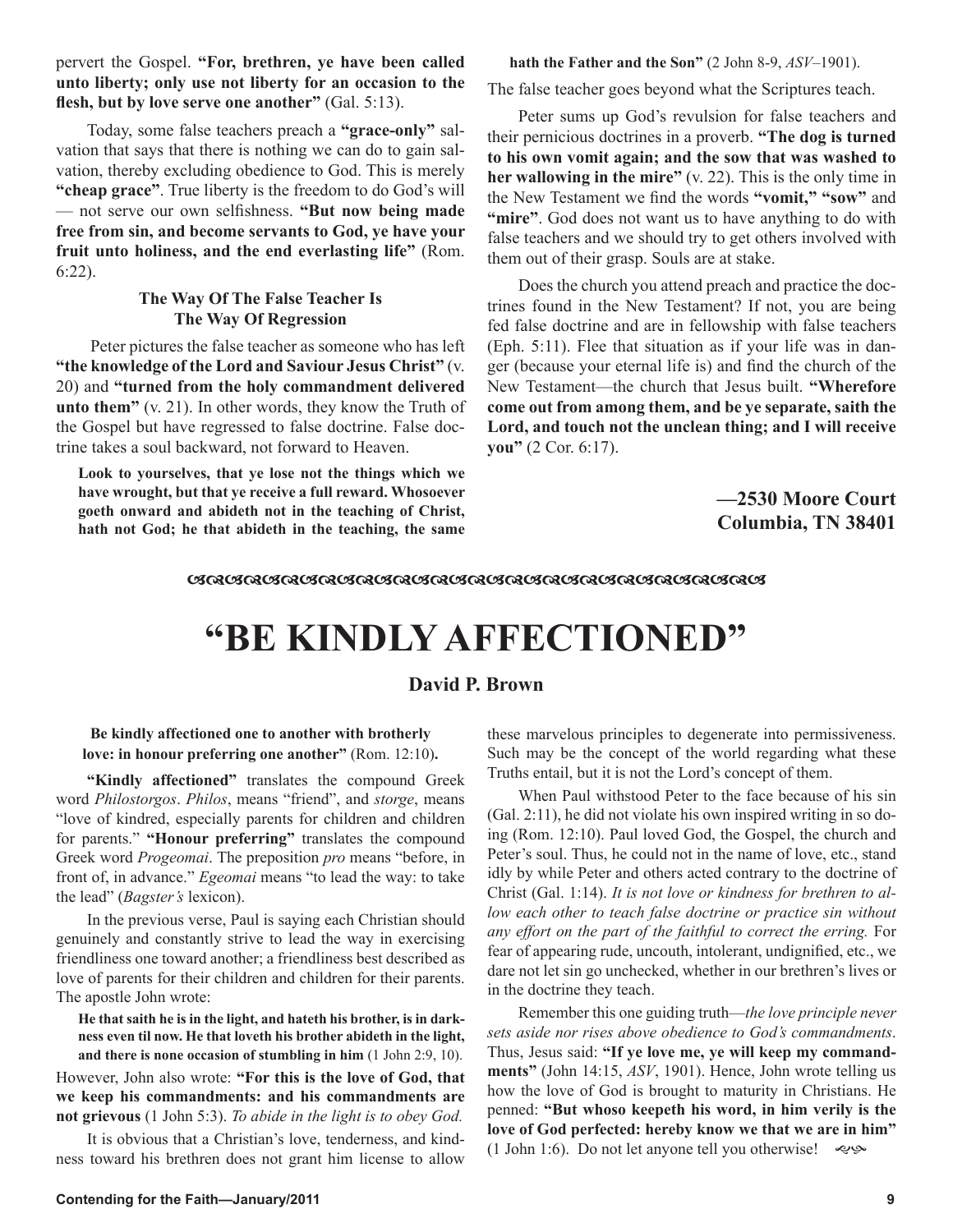## **Is Elder Re-Evaluation and Reaffirmation Really a Matter of Indifference?**

## **Danny Douglas**

In the last five or so years there have been numerous excuses offered by brethren, who should know better, as to why the Dave Miller doctrine on the re-evaluation and reaffirmation (reconfirmation) of elders does not need to be exposed, opposed, rejected, refuted, and condemned. Although there is absolutely no Scriptural authority for it, various men erstwhile known as soldiers of Truth have been amazingly silent. Rather than offering Biblical refutation against it, or even attempting to present Scriptural justification for it, **"they all with one consent began to make excuse."** *It is as if they have forgotten that silence in the face of sin is sinful!* They have caved in to pressure in the brotherhood, rather than opposing it for what it really is—a false doctrine! Evidently, favor among men is more important to them than the Divine charge to expose, oppose, and rebuke sin, when darkness and error appear: **"And have no fellowship with the unfruitful works of darkness, but rather reprove them"** (Eph. 5:11; cf. 2 Tim. 4:1-2). Indeed, error must be rebuked, refuted, confuted, and efforts must be made to convince and convict those teaching, practicing, or believing it, by wielding **"the sword of the Spirit, which is the word of God"** (Eph. 6:17; cf. Tit. 1:9-13; 2:15; Jude 22; 1 Tim. 5:20; 2 Tim. 3:16-17; 4:2).

## **Do Not Forget the Curse of Meroz**

In the song of Deborah and Barak, after the defeat of God's enemies, the Canaanites, a curse was pronounced against the inhabitants of Meroz, because: "they did not come to help Jehovah when He was fighting with and for the Israelites" (Keil & Delitzsch). The Divine pronouncement was: **"Curse ye Meroz, said the angel of the LORD, curse ye bitterly the inhabitants thereof; because they came not to the help of the LORD, to the help of the LORD against the mighty"** (Judges 5:23). In like manner, silence is sinful when the Truth is at stake!

This brings to mind those who refuse to stand up with those who are fighting with the Lord against the many errors facing the Lord's church. This includes, but is not limited to, the false doctrine of changes agents, such as: Rubel Shelly, Mike Cope, Max Lucado, Jeff Walling, and others. However, a more imminent danger to sound brethren is the influence of men who are not overtly teaching error themselves, but who are bidding God speed to those who do, or to their supporters. This is a violation of 2 John, verses nine through eleven and other passages, which declare God's law on fellowship. It is an insidious danger because certain men of sound reputation, are refusing to speak out on such cutting edge issues that are slowly creeping into the church, such as Miller's elder re-evaluation/reaffirmation and marriage intent doctrines. This new "unity in diversity" movement, as practiced by the Memphis School of Preaching and others, is sweeping the brotherhood, wherein men formerly known for soundness are extending fellowship to congregations, schools, and preachers, who are in violation of God's law on fellowship.

If it is their "righteousness" that forbids such brethren to oppose elder re-evaluation and reaffirmation, why does their "righteousness" not demand their defense of it? If there is nothing to it, why not oppose those who charge Dave Miller with fatal error? Moreover, if they sincerely believe that all this is much ado about nothing, then why not attempt to set forth Scriptural arguments to correct and refute those who are in opposition to this matter of "indifference"? Furthermore, why does not the astute and articulate Dave Miller himself rise up and defend his bizarre ideas about the eldership and marriage intent?

 True men of God in the past who have been attacked for what they believed and taught were unafraid to mount the polemic platform and do battle by laying out their Biblical and logical arguments as they mightily contend for their convictions in public debate. Yet, we see none of this on the part of brother Miller and those who defend him. Why are they silent as the tomb in attempting to logically justify

## **FREE CD AVAILABLE**

*Contending for the Faith* is making available a CD-ROM free of charge. *Why is this CD important? ANSWER*: It contains an abundance of evidentiary information pertaining to Dave Miller's doctrine and practice concerning the re-evaluation/reaffirmation of elders, MDR, and other relevant and important materials and documents directly or indirectly relating to the Brown Trail Church of Christ, Apologetics Press, Gospel Broadcasting Network, MSOP, and more.

To receive your free CD contact us at *Contending for the Faith*, P. O. Box 2357, Spring, TX 77383-2357, or email us at dpbcftf@gmail.com.

**If you desire to have a part in the distribution of this important CD you may make your financial contributions to the Spring Church of Christ, P. O. Box 39, Spring, TX 77383.**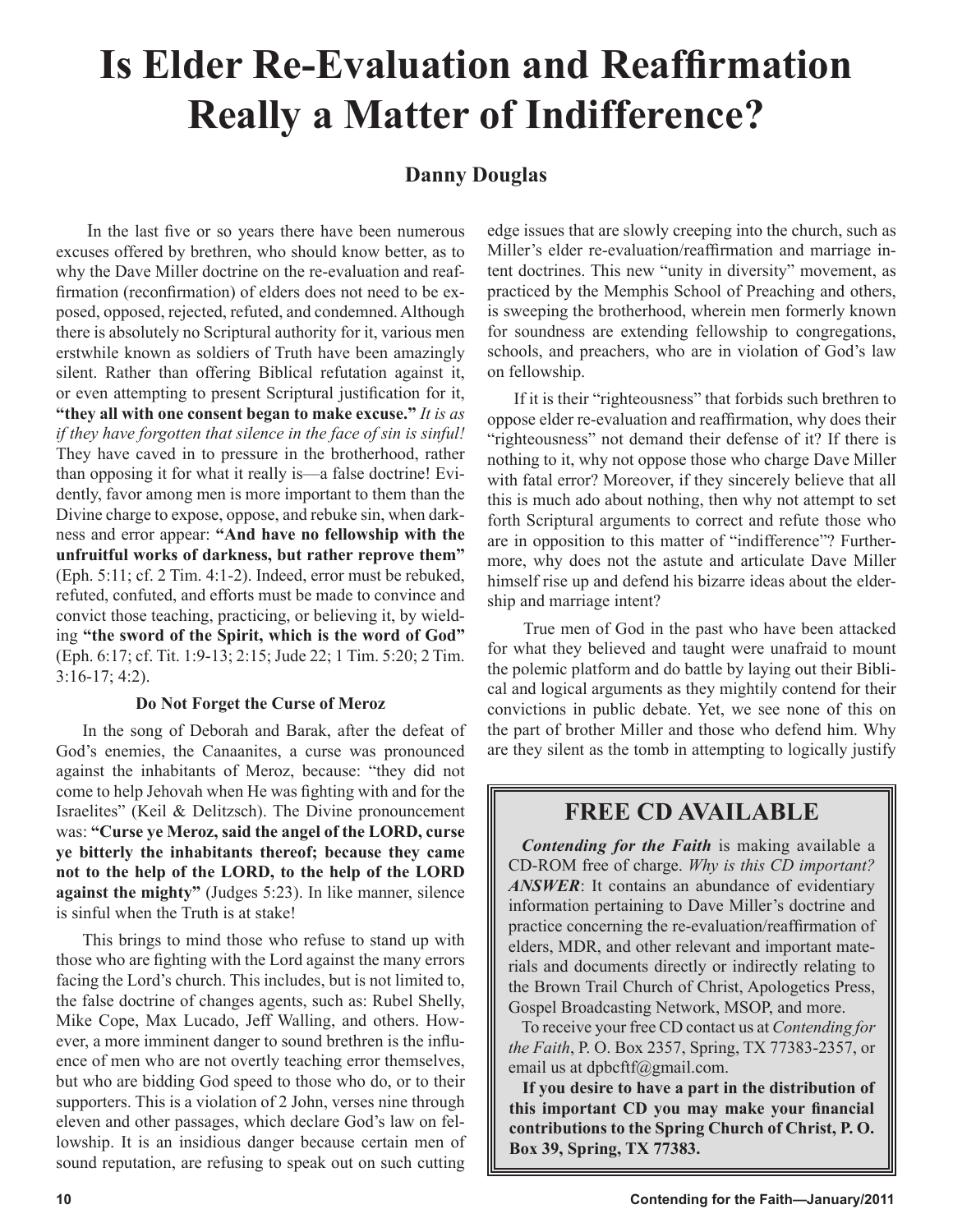a practice which heretofore was unknown among faithful churches of Christ. If it be a Scriptural and wise way to conduct congregational matters, when will his adamant supporters implement this novel idea for the eldership? When will Forest Hill (home of MSOP) and Getwell in Memphis, and others, set into motion that which has brought chaos and division into the Brown Trail church of Christ, Hurst, Texas, where it has been practiced on two occasions? Hopefully, never, but why defend and promote one who has helped to introduce it into the Lord's true church? In love, we pray that he and they will repent. Does not the Bible still say:

**Now I beseech you, brethren, mark them which cause divisions andoffences contrary to the doctrine which ye have learned; and avoid them. For they that are such serve not our Lord Jesus Christ, but their own belly; and by good words and fair speeches deceive the hearts of the simple (Rom. 16:17-18).**

## **The Bible Does Not Authorize Elder Re-evaluation / Reaffirmation**

Attempts were made to justify Brown Trail's practice of the re-evaluation and reaffirmation of elders because there were men in the eldership who needed to be removed. If that were the case, then God has given the church instruction whereby to remove such men, without concocting a new and unauthorized practice. Paul instructed Timothy:

**Against an elder receive not an accusation, but before two or three witnesses. Them that sin rebuke before all, that others also may fear. I charge thee before God, and the Lord Jesus Christ, and the elect angels, that thou observe these things without preferring one before another, doing nothing by partiality"** (1 Tim. 5:19-21).

The Bible nowhere authorizes men to rid the church of a Scripturally qualified elder simply because some members refuse to follow him, or do not perceive him to be a leader. Yet, the Brown Trail leadership and Dave Miller implemented this very thing. In the process of carrying this out, brother Miller taught the following while working with the Brown TraiI church of Christ:

Not only may a man no longer meet the qualifications, but conceivably a man could meet the qualifications, brethren, and yet not be perceived by that flock as a shepherd. Not be a man to whom they would submit themselves. Shepherds cannot lead where sheep will not follow.

However, holding elders to the scrutiny of human perception would submit the Lord's church to mere human subjectivism, rather than the absolute authority of the New Testament of Christ.

The Miller philosophy, stated in his own words above,

is faulty in more than one way. *First*, members are to submit to the eldership. No elder on his own has any authority, but collectively the elders of the congregation have authority to rule and oversee the flock (cf. Acts 20:28; 1 Pet. 5:2-3). *Secondly*, members who refuse to submit to Scripturally qualified elders need to be rebuked and disciplined—not catered to. **"Obey them that have the rule over you, and submit yourselves: for they watch for your souls, as they that must give account, that they may do it with joy, and not with grief: for that is unprofitable for you"** (Heb. 13:17). Rather than putting Scriptural elders out of the eldership, it is the child of God who refuses to respect them and follow their lead who needs to be dealt with, and not vice versa as the Miller doctrine implies. Rather than the church rebel being responsible for his own rebellion, the Miller doctrine would hold Scriptural elders responsible for the rebel's behavior. According to this reasoning, the obedient Moses and Aaron should have been swallowed up by the earth, rather than the disobedient Korah, Dathan, and Abiram, who rebelled against the authority of God (cf. Num. 16).

Such an idea is completely foreign to the Scriptures. According to this flawed logic, preachers to whom stiff-necked brethren refuse to listen should quit preaching, and preachers who are not perceived as Gospel preachers by men should not attempt to preach at all. Nevertheless, thanks be to God that elders, preachers, and Christians alike are found pleasing to God, not based upon human perception, but upon their adherence to the Word of God! Paul instructed Timothy to: **"Preach the word; be instant in season, out of season…"**, even when people would not endure sound doctrine and turn away their ears from the Truth (cf. 2 Tim. 4:1-4). Gospel preachers today are to obey that same charge. Furthermore, God commanded Isaiah to keep preaching even when the people would not listen:

**Also I heard the voice of the Lord, saying, Whom shall I send, and who will go for us? Then said I, Here am I; send me. And he said, Go, and tell this people, Hear ye indeed, but understand not; and see ye indeed, but perceive not. Make the heart of this people fat, and make their ears heavy, and shut their eyes; lest they see with their eyes, and hear with their ears, and understand with their heart, and convert, and be healed. Then said I, Lord, how long? And he answered, Until the cities be wasted without inhabitant, and the houses without a man, and the land be utterly desolate, And the Lord have removed men far away, and there be a great forsaking in the midst of the land** (Isa. 6:8-12).

## **Another Qualification for Elders Has Been Added**

During the same sermon, brother Miller further stated: "What follows then that one of the qualifications of a shep-

HELP CFTF GROW! —Sign up at least five new subscribers in 2011 Send subscriptions to: P.O. Box 2357–Spring, Texas 77383–2357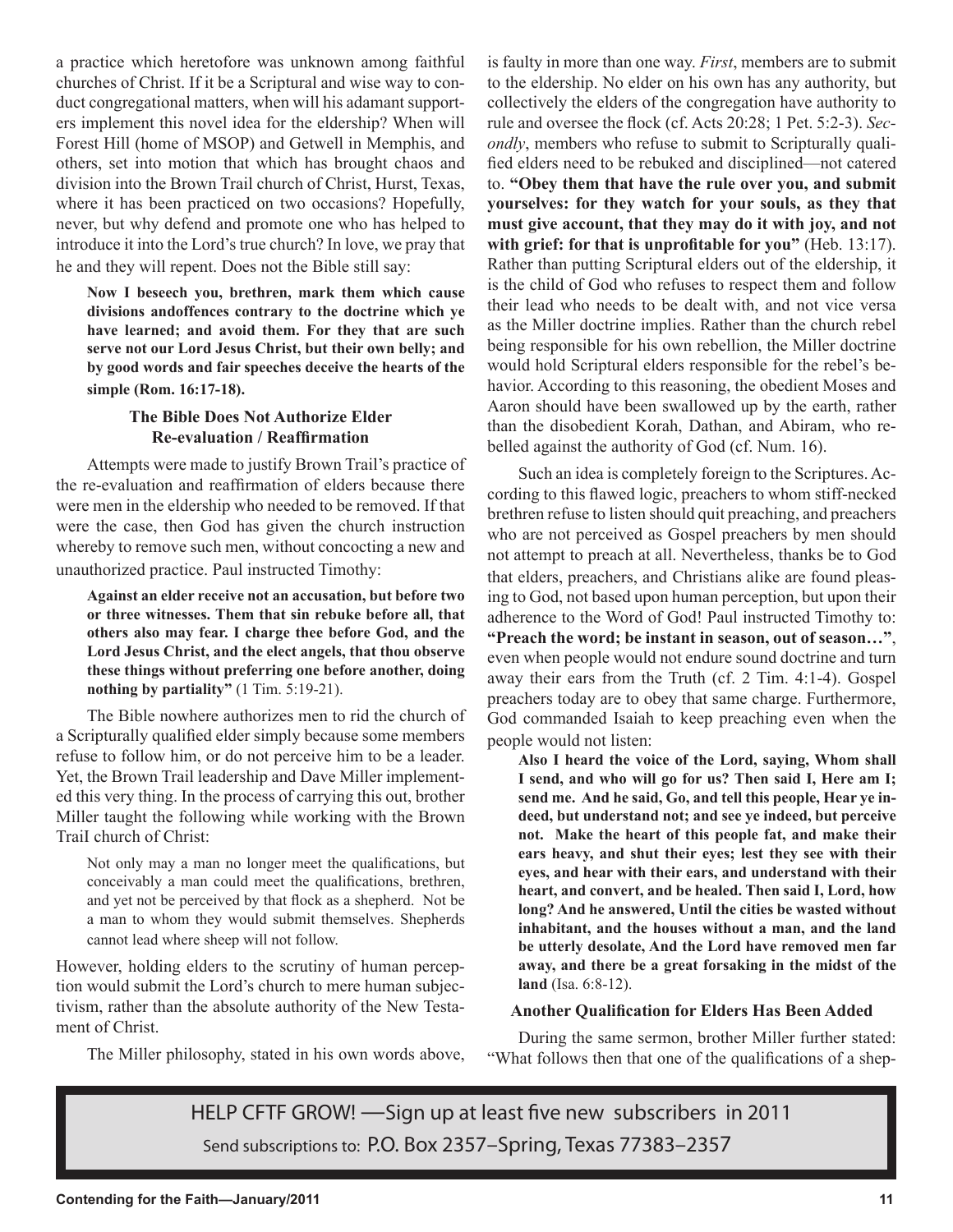herd is that the membership perceives him to be such, and is willing to submit and to follow, to respect and to trust." Whether he admits to this or not, by making such a statement brother Miller added unto the qualifications for elders laid down in the New Testament. Nowhere in Titus chapter one or in First Timothy chapter three can this qualification be found, that members must perceive a man to be an elder. Some members of the church do not perceive the importance of faithful attendance, but that does not make faithful attendance unnecessary. Some do not believe in withdrawing fellowship from the disorderly, but it still is required by God.

No doubt, there have been congregations with a several worldly or rebellious members who did not consider a godly elder to be a true elder. Consequently, they sought to oust him from the eldership, but were unable to do so; but if they had succeeded, such congregations would have long gone by the wayside. Yet, had the re-evaluation and reaffirmation of elders doctrine been practiced in these congregations, the carnally minded would have succeeded and the devil would have had a heyday! We are warned not to add to, or take away from the Word of God (cf. Rev. 22:18-19)!

## **Where Is the Scriptural Authority for Voting to Expel Godly Elders?**

One might argue that there is nothing in the New Testament forbidding such a practice. However, the same argument could be made in behalf of using mechanical instruments in worship. Yet, there is as much Scriptural authorization for worshipping with the mechanical instrument as there is for elder re-evaluation/reaffirmation—*None*! We are to do all **"in the name of the Lord Jesus"** (Col. 3:17), that is, by His authority and according to His Word.

When the Brown Trail elders first practiced this in 1990, one of the forms they presented to the membership was a *Biblical Rationale For Evaluation of Elder*s. In harmony with brother Miller's sermon, it included the following declaration:

Shepherds cannot lead where sheep will not follow. Even if a man is technically qualified to be an elder, if the membership where he attends does not perceive him as a leader whom they respect and trust, he cannot shepherd effectively.

In fact, they said that an elder had to be approved by 75% of those members who chose to participate in the re-evaluation/affirmation process, whether such a man was Scripturally qualified or not. That means that 26% of the members who participated is this action had the power to expel a godly elder from the eldership by popular vote. Also included in the process was a statement to the members entitled: *Procedure For Implementing Elder Evaluation/Selection Process*. Two of the items stated:

3. Distribute evaluation/selection forms to the membership (April 22). Give membership one week to carefully/prayerfully evaluate present eldership as well as potential new elders and submit forms to the committee no later than April 29.

4. Tabulation of forms by the committee. Present elders must receive 75% support of those submitting forms. Individual interview appointments will be scheduled. Interviews will facilitate introspection and review biblical qualifications.

The fact is, this practice is nothing short of an opportunity to vote a Scripturally qualified elder out of the eldership; *there is no authority for it!* 

## **Where is Brother Miller Now?**

Brother Dave Miller, current Director of Apologetics Press, Montgomery, Alabama, has stated recently that it is not an unscriptural practice and that he would do it again. His 2005 statement regarding this doctrine nowhere repudiates the practice as erroneous. Moreover, one may search the same document until doomsday and one will find no indication that brother Miller has repented of this error. The practice known as Re-evaluation and Reaffirmation of Elders was derived from change agents and liberals, whose basic problem is that they **"despise dominion"** (authority). Jude warns of such in Jude 8: **"Likewise also these filthy dreamers defile the flesh, despise dominion, and speak evil of dignities."** This hallmark of the liberal is readily seen in this false doctrine which robs the eldership of its authority.

Sadly, brother Dave Miller, whose excellent book, *Piloting the Strait*, is an effort to oppose change agents, has cast his lot with them in the practice of Re-evaluation and Reaffirmation of Elders. Students of Church History are well aware of the fact that the first major departure from the faith in the early centuries of Christianity, which led to the full-blown development of the papacy and Roman Catholicism, was the destruction of the scriptural organization of the church. God has ordained that a plurality of elders are to oversee the local church (cf. Acts 11:30; 14:23; 15:2, 4, 22, 23; 16:4; 20:17; 21:18; 1 Tim. 5:17; Tit. 1:5; James 5:14; 1 Pet. 5:1).

God has vested in the local eldership the authority to carry out the work which He has charged them to do (cf. Heb. 13:17; 1 Thess. 5:12-13; 1 Pet. 5:1-3). Moreover, the Scripture teaches that the Holy Spirit makes overseers (elders), and that they are to feed the blood-bought church of God, as Paul stated to the Ephesian elders: **"Take heed therefore unto yourselves, and to all the flock, over the which the Holy Ghost hath made you overseers, to feed the church of God, which he hath purchased with his own blood"** (Acts 20:28).

## **Conclusion**

The bottom line is that the re-evaluation and reaffirmation of elders is unscriptural in nature. It is an innovation that brings subjectivism into the Lord's church. It is a process that, if accepted and practiced, will ruin any faithful congregation. Therefore, it cannot be sound and Scriptural.

It is shocking that some brethren, including some who at first opposed the process, are now defending it and/or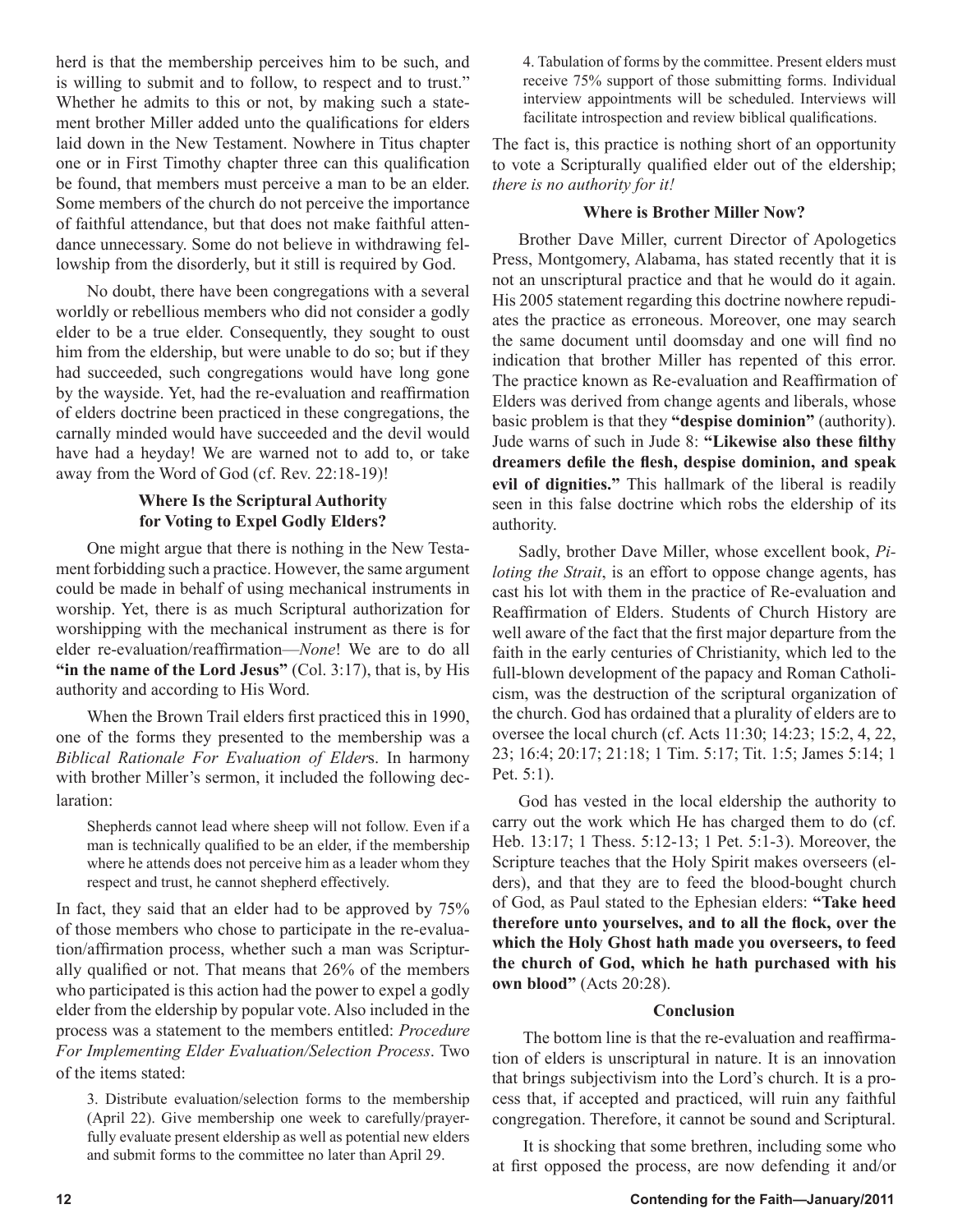defending those brethren who practice it. Brethren, we cannot defend error or those who do not practice the error but defend those who do practice it, and be right. There is no Scriptural authority for it. We cannot practice the re-evaluation and reaffirmation of elders in the **"name of the Lord Jesus"** (Col. 3:17). Furthermore, in **"the name of the Lord Jesus."** we cannot fellowship those who extend their fellowship to a false teacher. Let us be warned about introducing practices into the Lord's church which would result in transgressing the Biblical pattern for church organization. Let us stedfastly and consistently practice Scriptural fellowship, repudiating and opposing any other "fellowship". Let us be warned:

**For I testify unto every man that heareth the words of the prophecy of this book, If any man shall add unto these things, God shall add unto him the plagues that are writ-** **ten in this book: And if any man shall take away from the words of the book of this prophecy, God shall take away his part out of the book of life, and out of the holy city, and from the things which are written in this book** (Revelation 22:18-19).

Let us also remember that if we do not abide in the doctrine of Christ, then we cannot have the Father and the Son:

**Whosoever transgresseth, and abideth not in the doctrine of Christ, hath not God. He that abideth in the doctrine of Christ, he hath both the Father and the Son. If there come any unto you, and bring not this doctrine, receive him not into your house, neither bid him God speed: For he that biddeth him God speed is partaker of his evil deeds** (2 John 9-11).

> **—704 Azalea Dr. Mt. Pleasant, TN 38474**

## **THE CONSEQUENCES OF IGNORING 2 JOHN 9-11**

Robert R. Taylor, Jr.

This trio of valiant verses reads,

**Whosoever transgresseth, and abideth not in the doctrine of Christ, hath not God. He that abideth in the doctrine of Christ, he hath both the Father and the Son. If there come any unto you, and bring not this doctrine, receive him not into your house, neither bid him God speed: For he that biddeth him God speed is partaker of his evil deeds.**

## **CAN ONE REMAIN FAITHFUL WHILE IGNORING THIS TEACHING?**

A gigantic NO and for reasons both cogent and convincing at least to the mind that loves truth and loves it supremely, to the mind that loves righteousness and hates iniquity as our blessed Lord did (See Psalms 45:6; Heb. 1:8,9). Ten reasons will now be numbered and noted.

 1) These three verses constitute a portion of God's Word. If one can ignore three verses with impunity, why not three hundred verses, three thousand verses or thirty thousand verses which gets nearly all the 31,102 verses from Genesis 1:1 to Revelation 22:21? John did not write these three verses to be ignored. The Holy Spirit did not inspire these three verses to be ignored. God the Father and God the Son, the real originators of all truth, did not direct the Holy Spirit to convey them to John to be ignored when once written.

2) To ignore a potent passage like this shows spineless toleration for error and no real regard for maintaining a sound faith and a faultless practice. Please recall that there is only one acceptable stance for any soldier of Christ toward any error, toward all error—EXPOSURE AND OPPOSI-TION.

3) To ignore such shows that one is not really concerned with the doctrine Christ taught and/or had others proclaim in his name so faithfully and fervently. To despise the doctrine of Christ is to despise Deity who authored the doctrine or teaching.

4) To ignore such means that one thinks as highly of error and the errorists, who push and promote such, as of Truth and the dedicated soldiers of Calvary who preach and practice such. A person of such disposition surely cannot love righteousness and hate iniquity as did our Lord.

5) To ignore such makes impossible our abiding in the doctrine of Christ and this means that we forfeit both God the Father and Christ the Son. We cannot have one without the other and we cannot have either minus the doctrine of Christ.

6) To ignore such means that we are giving our stamp of approval to every flagrant falsehood and "erroneous error" that comes along. It means that we are supportive of those who would destroy the very cause of Christ on earth.

7) To ignore such means that we are really more inter-

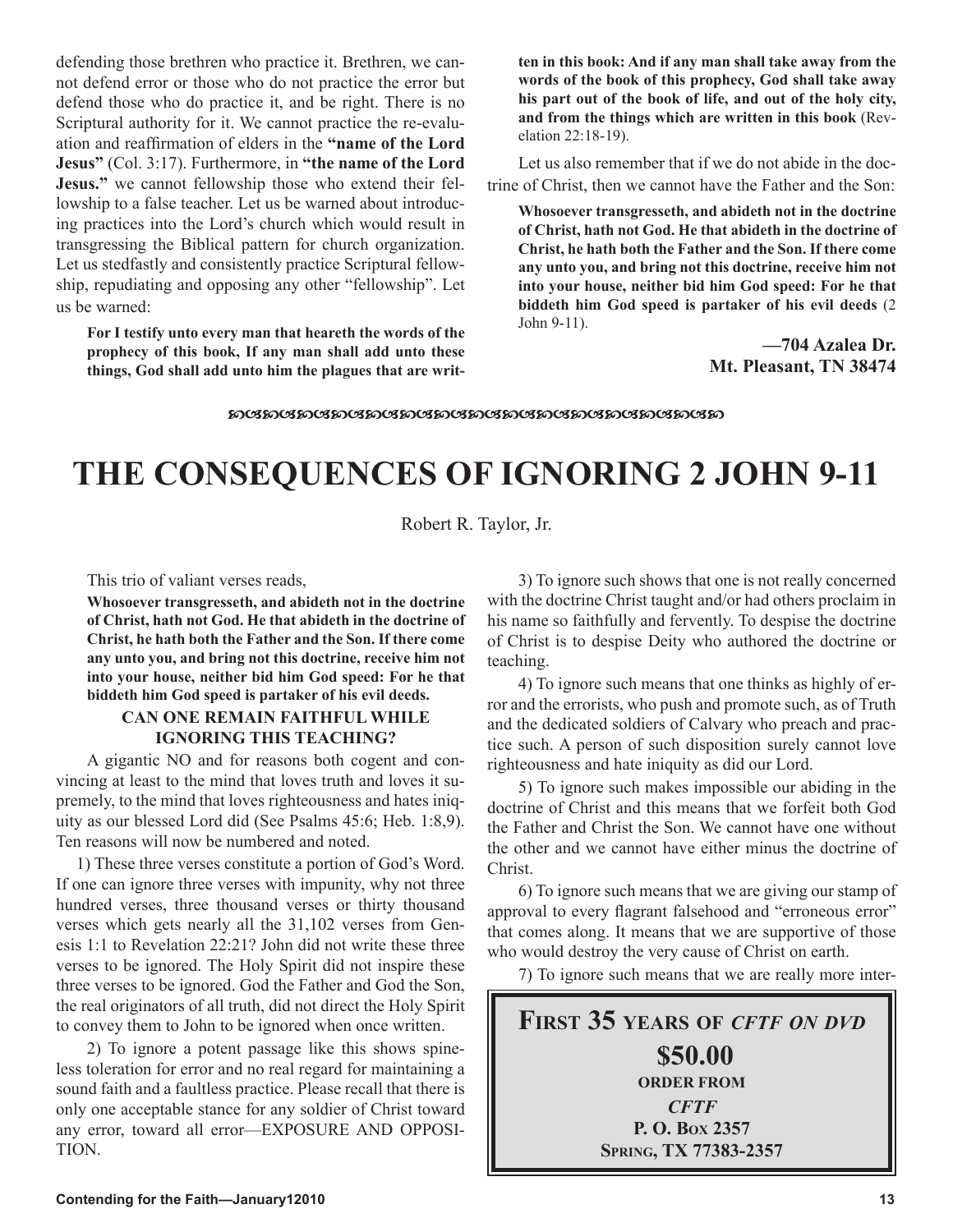ested in the spread of error than in the spread of saving truth and this defeats the very purpose of our being.

8) To ignore such means that our homes would soon become the very citadels of every corruptible error that comes along. The concept of CHRIST IN THE HOME could NOT remain in such surroundings at all. Children would soon be corrupted by such devious influences ever surrounding them.

9) To ignore such would place us in the position of influencing all others to ignore this same passage and its weighty warning. We would thus become a millstone around the necks of others pulling them down into the waters of destruction.

10) To ignore such is the equivalent of erecting a sure blockade toward our going home to heaven at last. Ignoring Scripture and going home to heaven are incompatibles.

## **HOW SHOULD THE FAITHFUL REGARD THOSE IGNORING THIS PASSAGE?**

The very same way that John would have regarded the elect lady and her children had they responded back with a rousing rejection of this sage, apostolic counsel. John did not write it for the initial readers to reject it, ignore it or defy it. He wrote it to be believed and practiced with dedication and permanence. Had they rejected or ignored it, it would have produced a very serious rupture between John and this Christian family. No longer would John have designated her as **"the ELECT lady"** (v. 1). No longer would he have commended her children because they walked in truth (v. 4). No longer would he have referred to this family as ones **"whom I love in the truth; and not I only, but also all they that have known the truth..."** (v. 1). John would still have loved them but they would no longer have been fellow-dwellers in the righteous realm of kingly truth. No longer would he have referred to the fact that truth indwelt this lady and her children (v. 2). No longer would he have anticipated a fullness of joy in a face-to-face meeting (v. 12). No longer could he have conveyed joyful greetings from the children of her elect sister—her faithful nephews and nieces. Rejection of truth always mars such family ties in Christ. It would have broken the heart of the aged apostle had he learned that this esteemed lady and her children treated with contempt and a sneer such precious points as he incorporated into this trio of truthful admonitions, these needed exhortations. John would have surmised promptly that the whole scope of Biblical teachings relative to discipline would have been in serious jeopardy with this lady and her children. This would have been inclusive of instructive discipline and corrective discipline and both of these get nearly the whole of apostolic doctrine. Instructive discipline is very comprehensive including all New Testament truth designed to keep us in the way that is holy and right.

 But even more important than John's disappointment would have been Deity's view of such. Can anyone imagine that the Timeless Trinity would view such rejection with ardency of approval, with pleasure ready to be pronounced?

Jesus pleased the Father by honoring his will. This is the only way we can please God now—by heeding and honoring his will and that will is intently inclusive of 2 John 9-11.

 Deep suspect should be our attitude toward any person who would tamper with truth as set forth in these three verses of towering truth. What about those who once knew the truth of these passages, believed these passages, faithfully proclaimed them, defended them when they came under attack and lived in harmony therewith but now have rejected them or rewritten them. The reason is very evident why some have turned from these passages or have rewritten them. They want to join hands with denominational groups like the Independent Christian Church. They wish to count them as long lost brethren. With others, they want to be invited to their growth seminars and teach them how to grow a thriving denominational church. They wish to be in full fellowship with such. The principles of 2 John 9-11 condemn in forthright language such compromises and so these spiritual weaklings have rewritten or outrightly ignored what John wrote here. Such people have left the truth PERIOD!!! They should be warned. If the marking works no change for the better, they should be avoided as per Romans 16:17- 18. Some of our hedging brethren evidently have ignored the Romans passage as well as 2 John 9-11. A rejection or ignoring of these passages cannot be treated with lightness. It is a momentous matter that is solemn and serious. We are to have no fellowship with the unfruitful works of darkness as per Ephesians 5:11 and these are definitely of that order when they come with their Christ-denying doctrines of flagrant falsehood and fatal errors. We are straitly forbidden to receive such or convey to such God speed or good speed in the spread of their nefarious notions of wrong and wickedness.

> **—P.O. Box 464 Ripley, TN 38063**

#### 

## **Applied Truth**

Bro. Taylor's important article originally appeared in *Seek The Old Paths*, ed. G. Robinson, Vol. 11, No. 11, Nov., 2000. It is true to the New Testament on the topic studied.

Wherein lies the problem? *It is found in Taylor's failure to practice what the article teaches concerning extending fellowship to an unrepentant false teacher. In this case, Dave Miller and those who fellowship him. Paul gives us an example of how we are to deal with hypocrites who do not abide by the the New Testament's teaching regarding fellowship* (Gal. 2:11-14; Also see 1 Cor. 9:21).

Sadly, bro. Taylor is not alone in this kind of **"dissimulation"**. Many brethren with whom he fellowships play the hypocrite in their failure to practice what they teach on fellowship when it comes to Miller, et al. He and they need to put into practice the following words of the children's song—"O, be careful little feet where you go." It is our prayer that these brethren repent of teaching one thing and practicing something different regarding fellowship.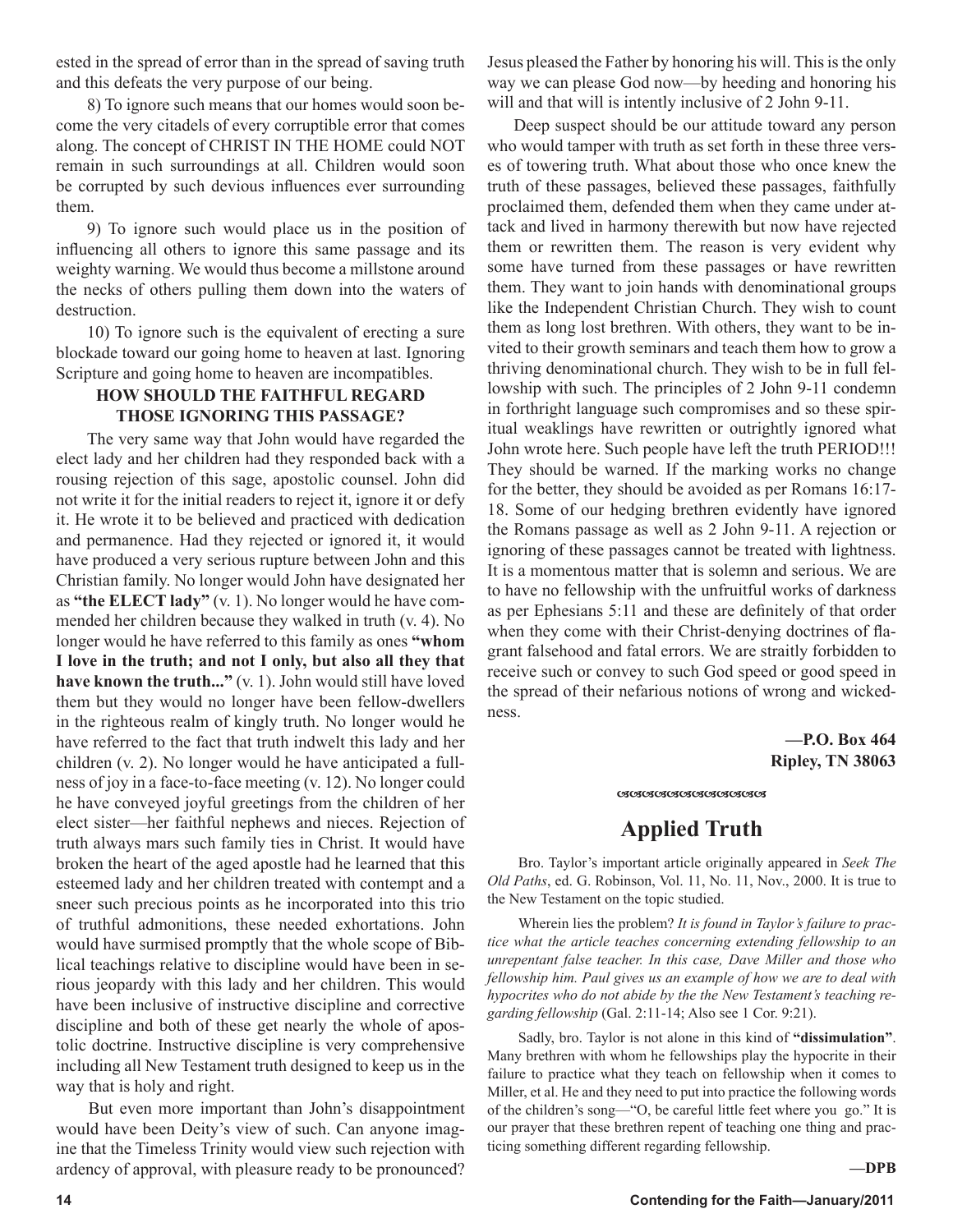## **2011 SPRING CHURCH OF CHRIST CFTF LECTURES** *Profiles In Apostasy #2*

## FEBRUARY 27—MARCH 2, 2011

## **David P. Brown, Director**

## **SUNDAY, FEBRUARY 27**

 9:30 AM **David P. Brown**: *The Holy Spirit Makes No Earthly Sense* by Terry Rush 10:30 AM **Lester Kamp**: *Theology Simplified* by Lonzo Pribble

*NOON MEAL PROVIDED BY THE SPRING CONGREGATION*

 2:00 PM **Terry Hightower**: *The Battle Over Hermeneutics in the Stone-Campbell Movement, Edited by* Casey & Foster 3:00 PM: **John West**: *Seeing the Unseen* by Joe Beam

## **MONDAY, FEBRUARY 28**

9:00 AM **Skip Francis**: *A Gathered People:*by Hicks, Melton, and Valentine

10:00 AM **Gene Hill**: *The N. T. Church is Foreign to The Church Described* by Hicks, et al., in *"A Gathered People*"

\*10:00 AM **Linda Pogue**: *An Expose of Selected Chapters* from *Trusting Women.*.., edited by Billie Silvey

11:00 AM **Bruce Stulting**: *A Church that Flies: New Call to Restoration in the Churches of Christ* by Tim Woodroof *LUNCH BREAK*

1:30 PM **Brad Green**: *The Forgotten Treasure* by Gary D. Collier

2:30 PM **Roelf Ruffner**: *The Church in Transition* by James S. Woodroof

3:30 PM *OPEN FORUM*

*DINNER BREAK*

## 6:30 PM **CONGREGATIONAL SINGING**

7:00 PM **Danny Douglas**: *The Power Within* by Jesse E. Fonville

## **TUESDAY, MARCH 1**

9:00 AM **Don Tarbet**: *The Cultural Church* by F. LaGard Smith

10:00 AM **Johnny Oxendine**: *Renewal For Mission* by Helsabeck, Jr. (Christian Ch.), Holloway, & Foster

\*10:00 AM **Linda Pogue**: *An Expose of Selected Chapters.* from *Trusting Women...*, edited by Billie Silvey (Part 2)

11:00 AM **Michael Hatcher**: *The Second Incarnation* by Rubel Shelly & Randall J. Harris *LUNCH BREAK*

 1:30 PM **Paul Vaughn**: *One Church: A Bicentennial Celebration of Campbell's Declaration & Address*, Editors: Carson, et al. 2:30 PM **Wayne Blake**: *Is Christ Divided?: A Study of Sectarianism* by Monroe Hawley 3:30 PM *OPEN FORUM*

*DINNER BREAK*

## 6:30 PM **CONGREGATIONAL SINGING**

7:00 PM **Daniel Denham**: *The Holy Spirit: Center of Controversy—Basis of Unity* by Mac Deaver

## **WEDNESDAY, MARCH 2**

9:00 AM **John Rose**: *Together Again* by Rick Atchley and Bob Russell (Christian Church)

10:00 AM **Jimmie Gribble**: *Navigating the Winds of Change* by Lynn Anderson

11:00 AM **Charles Pogue**: *The Churches of Christ* by Richard T. Hughes

*LUNCH BREAK*

1:30 PM **Ken Chumbley**: *American Origins of Churches of Christ* by Richard T. Hughes

2:30 PM **Jess Whitlock**: *Discovering Our Roots*, by C. Leonard Allen and Richard T. Hughes

3:30 PM *OPEN FORUM*

*DINNER BREAK*

## 6:30 PM **CONGREGATIONAL SINGING**

7:00 PM **Dub McClish**: *Illusions of Innocence* by C. Leonard Allen and Richard T. Hughes

## *\* LADIES ONLY*

Lunch Provided by the Spring Church • Hardback Book of Lecs. Available • R. V. Hook-Ups • Video & Audio Rec. • Approved Displays

## Elders: **Kenneth D. Cohn**, **Buddy Roth**, and **Jack Stephens**

Spring Church Secretary: **Sonya West**

SPRING CHURCH OF CHRIST ~ PO BOX 39 (Mailing Address) ~ 1327 SPRING CYPRESS ROAD, SPRING, TX 77383 E-mail: sonyacwest@gmail.com § Phone: (281) 353-2707